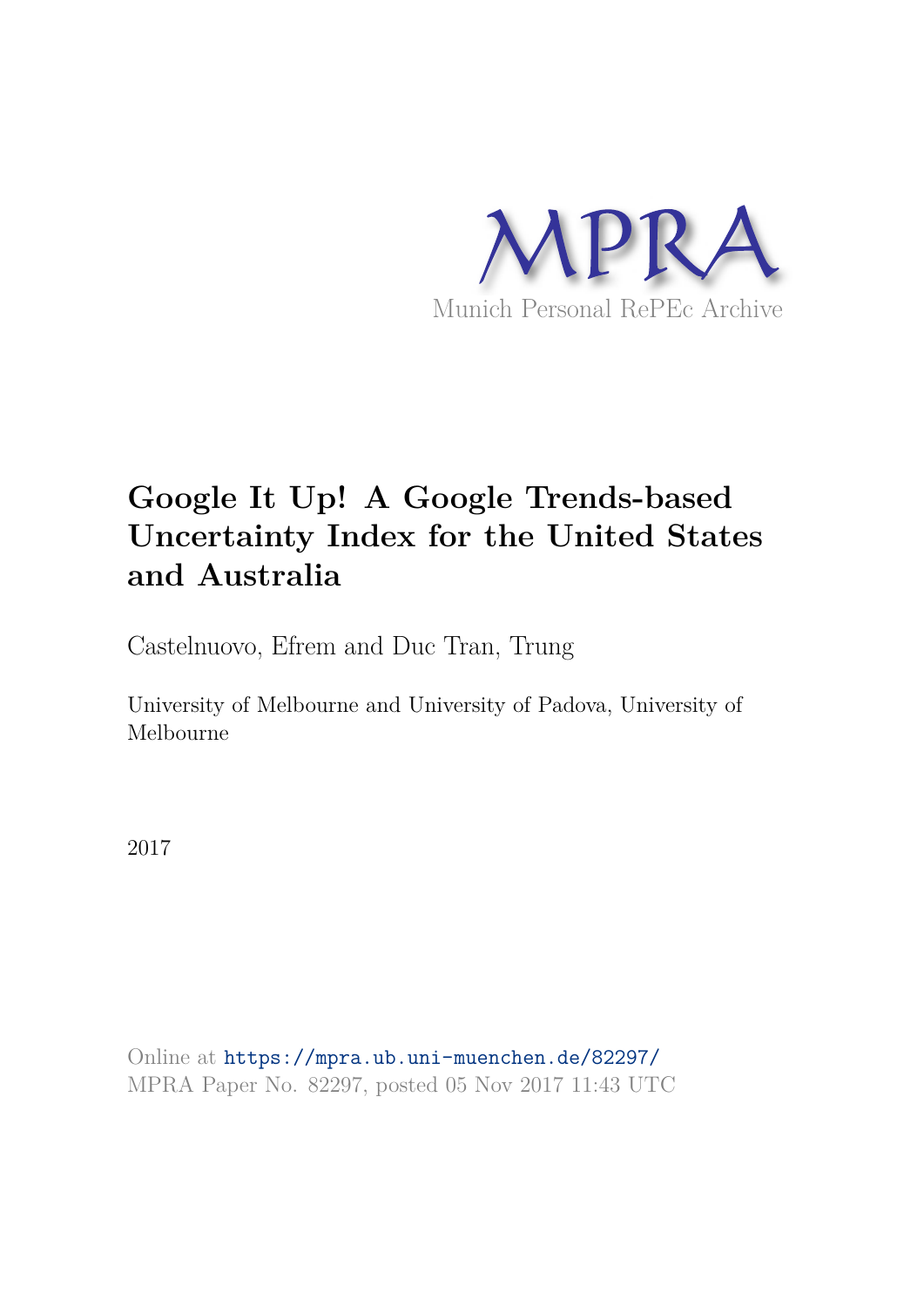# Google It Up! A Google Trends-based Uncertainty Index for the United States and Australia

Efrem Castelnuovo Trung Duc Tran University of Padova

University of Melbourne University of Melbourne

September 2017

#### Abstract

We develop uncertainty indices for the United States and Australia based on freely accessible, real time Google Trends data. Our Google Trends Uncertainty (GTU) indices are found to be positively correlated to a variety of alternative proxies for uncertainty available for these two countries. VAR investigations document an economically and statistically significant contribution to unemployment dynamics by GTU shocks in the United States. In contrast, the contribution of GTU shocks to unemployment dynamics in Australia is found to be much milder and substantially lower than that of monetary policy shocks.

Keywords: Google Trends Uncertainty indices, Uncertainty shocks, Unemployment Dynamics, VAR analysis.

JEL codes: C32, E32, E52.

We thank Pierre-Daniel Sarte (Editor), an anonymous referee, Giovanni Caggiano and Giovanni Pellegrino for useful comments. Financial support by the Australian Research Council via the Discovery Grant DP160102281 and the Melbourne Research Scholarship (MRS) are gratefully acknowledged. Corresponding author: Efrem Castelnuovo, Melbourne Institute and Department of Economics, University of Melbourne, 111 Barry St., FBE building, level 5, 3010 Melbourne (VIC), Australia. E-mail account: efrem.castelnuovo@unimelb.edu.au .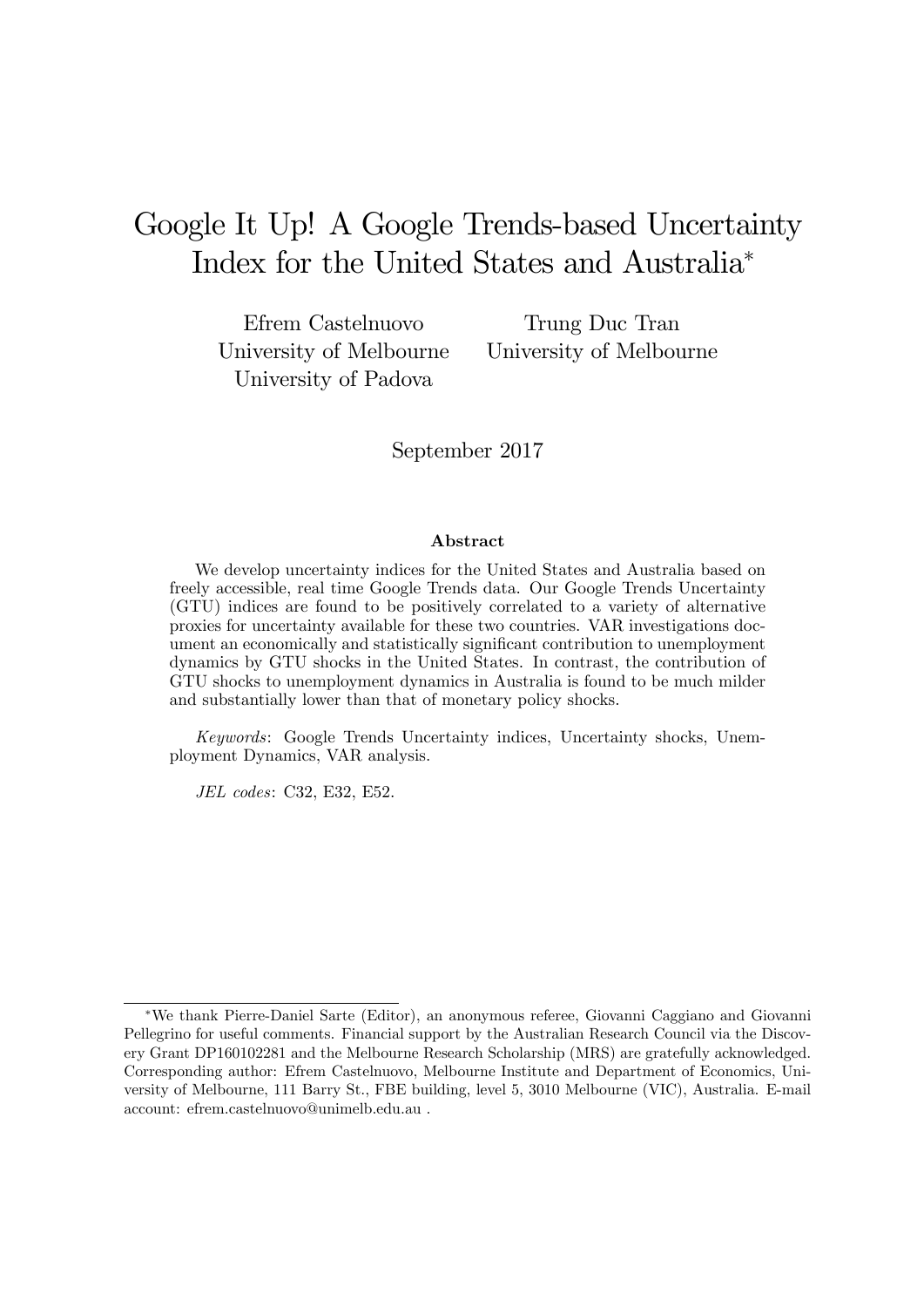#### 1 Introduction

"While there has been substantial progress, a range of questions remain open around the measurement, cause, and effect of uncertainty, making this a fertile area of research." (Nicholas Bloom, Stanford University, Journal of Economic Perspectives, 28(2), 2014, p. 154)

This paper constructs Google Trends-based uncertainty indices (GTU indices henceforth) for the United States and Australia. These indices are based on uncertaintyrelated keywords frequently mentioned in reference economic documents like the Federal Reserve's Beige Book for the United States and the Reserve Bank's Monetary Policy Statement for Australia. These documents gather information on current economic conditions based on interviews with key business contacts, economists, and market experts (among other sources). Hence, they are likely to be a good proxy of entrepreneurs' uncertainty as regards future business conditions.

The choice of developing an uncertainty measure for the United States enables us to validate our novel index by comparing it with a large number of alternative proxies for uncertainty recently proposed by the literature. Moreover, the U.S. economy experienced a severe recession in 2007-09, and it hit the zero lower bound (ZLB) in December 2008, where it remained for seven years. Recent contributions document that recessions and the ZLB may have indeed magnified the negative real effects of uncertainty shocks in the United States (see Nodari (2014), Caggiano, Castelnuovo, and Groshenny (2014), Caggiano, Castelnuovo, and Nodari (2017), and Caggiano, Castelnuovo, and Figueres (2017) for the role played by recessions, and Basu and Bundick (2017) and Caggiano, Castelnuovo, and Pellegrino  $(2017)$  for that of the ZLB). Differently, Australia is the only industrialized country belonging to the G10 which has not experienced a recession since 1991, and its policy rate has never hit the zero lower bound in recent times.<sup>1</sup> Hence, it represents an interesting laboratory to quantify the real effects of uncertainty shocks - identified with unexpected changes of our novel GTU index - and contrast them with the U.S.-related results.

We find our GTU measures to be positively correlated with existing measures of uncertainty. According to our VAR investigations, GTU shocks are significant drivers of unemployment and prices in the United States, with a contribution larger than that provided by monetary policy shocks. By contrast, GTU shocks play a minor role as drivers of the Australian unemployment. The difference in these results possibly

<sup>&</sup>lt;sup>1</sup>The dating of the business cycle for a number of industrialized countries is available at the Economic Cycle Research Instituteís webpage: https://www.businesscycle.com/ .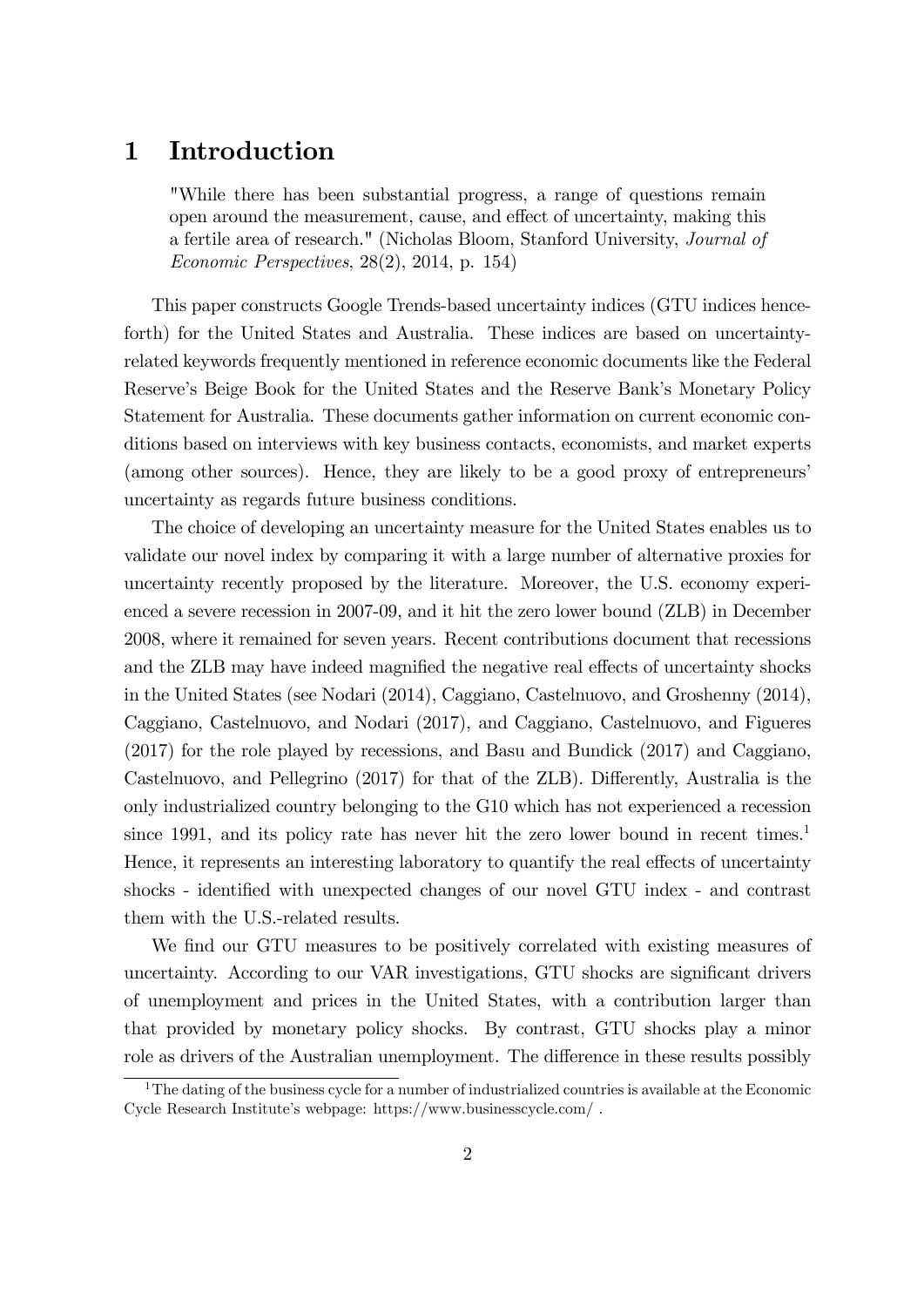highlights the role played by the 2007-09 great recession and the ZLB in magnifying the effects of uncertainty shocks.

Google Trends data are freely available in real time. The first characteristic facilitates the replicability of scientific analysis, while the second one is consistent with the idea of constructing leading indicators, which is relevant for sharpening the identification of causal relationships. Ginsberg, Mohebbi, Patel, Brammer, Smoliski, and Brilliant (2009) use Google Trends data to predict influenza epidemics in the United States. Turning to economics, Choi and Varian (2012) exploit relevant search terms to predict car sales, unemployment claims, travel destination planning and consumer confidence. Baker and Fradkin (2017) use Google Trends data to compute a measure of job search to investigate the relation between unemployment insurance and job search in the United States. D'Amuri and Marcucci (2017) employ Google job searches and show that the Google Trends-based indicator they construct is the best leading indicator for the U.S. unemployment rate. Our paper focuses on the construction of uncertainty indices with Google Trends data.

While writing this paper, we became aware of a contribution by Bontempi, Golinelli, and Squadrani (2016). They construct an index of economic uncertainty for the United States using Google Trends data, contrast it with alternative measures of uncertainty, and use their measure in a VAR context to analyze the contribution of uncertainty shocks for the dynamics of employment and industrial production. With respect to them, we develop an uncertainty index also for Australia, focus on the unemployment rate as business cycle indicator given its central role for policymakers, and contrasts the role played by uncertainty shocks with that played by monetary policy shocks, which have been shown to have an influence on proxies of uncertainty (Pellegrino, 2017). Our contribution is also close to Baker, Bloom, and Davis (2016), who construct an index of economic policy uncertainty (EPU) for a number of countries including the United States and Australia by searching uncertainty-related keywords conditional on a set of widely read country-specific newspapers, and to Moore  $(2017)$ , who constructs an index of economic uncertainty for Australia based on keywords searches conditional on a set of Australian newspapers.<sup>2</sup> We construct novel indices of uncertainty with a similar keyword-related search strategy but conditional on the freely available Google Trends database.

The structure of the paper is the following. Section 2 offers a brief presentation of

 $2^2$ Moore (2017) combines the information related to newspapers with that coming from stock market volatility, analyst earnings forecast uncertainty, and GDP growth forecast dispersion.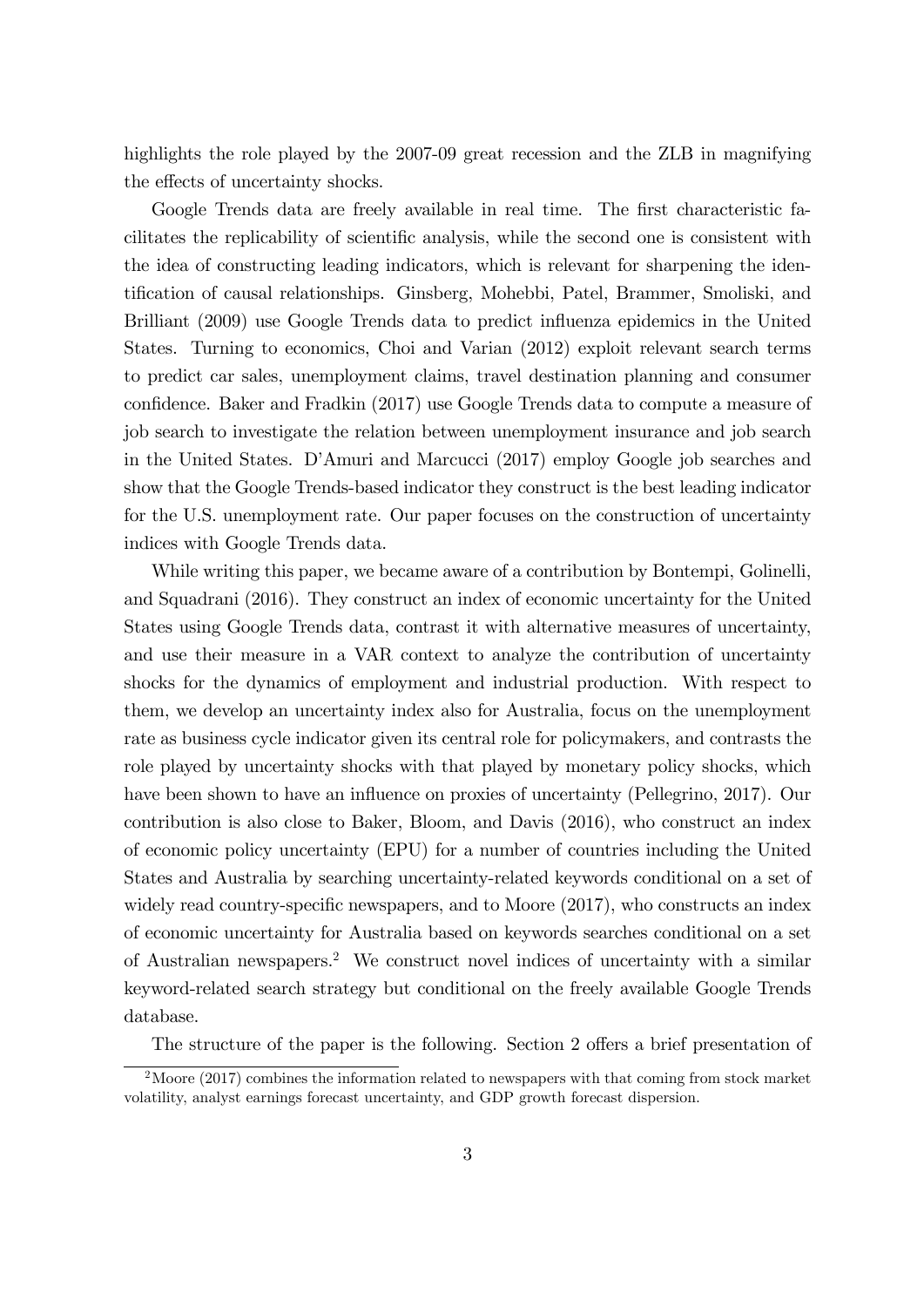our GTU index. Section 3 documents our VAR-related Öndings. Section 4 concludes.

### 2 GTU index

Construction of the GTU index. The construction of Google Trends uncertainty indices is based on the assumption that economic agents, represented by Internet users, look for online information when they are uncertain. This assumption implies that the search frequency of terms that may be associated to future, uncertain events is high when the level of uncertainty is high. To construct our country-specific indices, we proceed as follows. First, we subjectively select a broad set of keywords that are often cited in the Federal Reserveís Beige Book for the U.S. and the Reserve Bankís Statement on Monetary Policy in correspondence of uncertainties about future economic conditions. Examples of these words are "bankruptcy", "stock market", "economic reforms", "debt stabilization". Conditional on a given geographical area, which is, the United States for the U.S. GTU index and Australia for the Australian index, we then use Google Trends to recover the search frequency of each of these words in the sample of interest. Then, we aggregate the outcome of all individual searches per each month at a country level, therefore obtaining our GTU indices.<sup>3</sup> Our Appendix offers a detailed explanation on the construction of our indices. As anticipated in the Introduction, given the nature of the search term, the GTU indices are interpreted as measures of business uncertainty.

Figure 1 shows the evolution of our indices for the United States and Australia. The major spikes in the U.S. index are associated with terms like "United States Congress", "bankruptcy", "White House", "stock market", "health care reform", "debt ceiling". Unsurprisingly, these terms are related to policy decisions or events affecting financial markets that are likely to inject uncertainty in the economic system and, therefore, suggest a pause in investment and a fall in labor demand by entrepreneurs. Similarly, spikes in the index for Australia are associated to words like "exchange rate", "United States dollar", "Euro", "loan", and "Australian Security Exchange", which are naturally connected with entrepreneurs' decisions.<sup>4</sup>

Correlation with existing measures of uncertainty. Table 1 shows the cor-

<sup>3</sup>Our GTU indices are seasonally adjusted via the X-13ARIMA-SEATS Seasonal Adjustment Program downloadable from the U.S. Census Bureauís website.

<sup>&</sup>lt;sup>4</sup>Our methodology allows us to search for the words whose search frequency is the highest per each given spike of our indices. The caption of Figure 1 reports the three words with the highest relative search frequency per each given spike.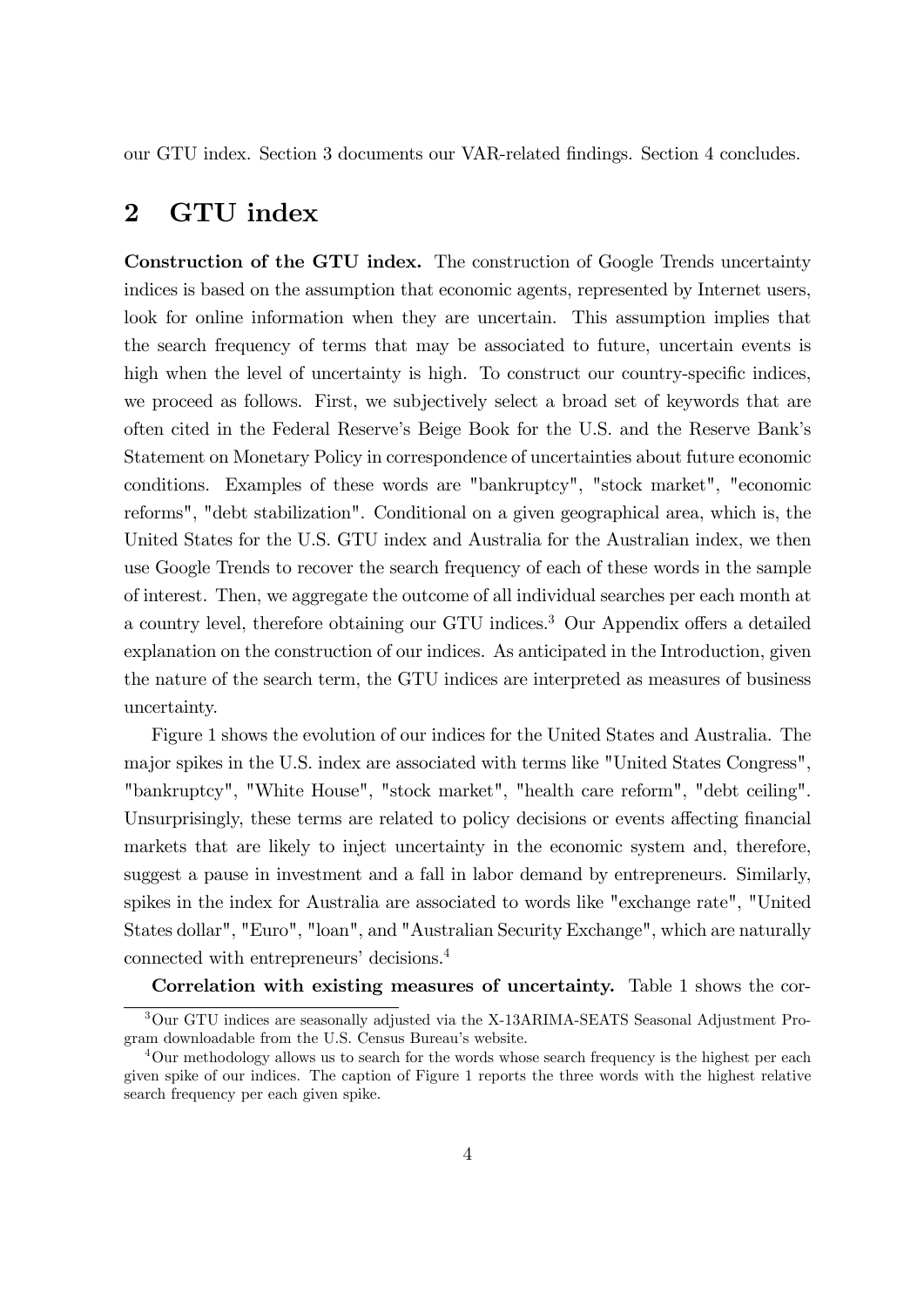relation between the U.S. GTU index and a variety of different proxies for uncertainty proposed in the literature and available at monthly frequency. We consider the VXO used by Bloom (2009); the EPU index constructed by Baker, Bloom, and Davis (2016); the macroeconomic uncertainty index proposed by Jurado, Ludvigson, and Ng (2015); the financial uncertainty index constructed by Ludvigson, Ma, and Ng  $(2016)$ ; the subjective interest rate uncertainty proposed by Istrefi and Mouabbi (2017); the categorical measure of monetary policy-related uncertainty produced by Baker, Bloom, and Davis (2016); the real-time, real activity related uncertainty index constructed by Scotti (2016); and the real-time measure of uncertainty based on the distribution of the forecast errors of real GDP constructed by Rossi and Sekhposyan  $(2015)^5$ . These correlations are all positive and range from 0.04 (with Rossi and Sekhposyan's index) to 0.63 (with Jurado et al.'s). The low correlation between our index and Rossi and Sekhposyan's may be explained by the different frequency at which these indicators are constructed, as well as the fact that our index likely captures information over and above the one related to the forecast of real GDP per se. The much higher correlation  $(0.49)$  with Scotti's  $(2016)$  real-time index, which is constructed by exploiting a broad set of real activity indicators, corroborates this statement. As regards Australia, fewer proxies for uncertainty are available. The correlation between our GTU index and Baker et al.'s is  $0.50$ , that of Moore's index is  $0.60$ , while that with the stock market volatility is  $0.59<sup>6</sup>$  Overall, we interpret the positive sign of these correlations as reassuring as far as the quality of our uncertainty indices is concerned. Looking at other indices, it is of interest to notice that the Baker et al. (2016) overall EPU index is negatively correlated  $(-0.22)$  with the Istrefi and Mouabbi  $(2017)$  one, but its monetary-policy specific categorical version is actually positively correlated  $(0.28)$  with Istrefi and Mouabbi's. This finding speaks in favor of the ability of Istrefi and Mouabbi's index to capture the monetary policy-specific uncertainty dimension.

 $5$ Scotti's (2016) index is available at daily frequencies. We transform it to a monthly index by taking within-month averages. Rossi and Sekhposyan's (2015) index is available at quarterly frequencies. We then correlate such measure with quarterly counterparts of the other proxies for uncertainty cited in the text by taking within-quarter averages of monthly values. We consider the one-year ahead version of Rossi and Sekhposyanís index, which leads to higher correlations with the other proxies considered here than its nowcast counterpart (full set of results available upon request).

 $6$ Following Bloom (2009), we compute the within-month volatility of stock market returns and use it as a proxy for financial uncertainty. Source of the data: Datastream. We use this measure of volatility because it covers the whole 2004M1-2016M12 sample. The SP ASX200 VIX for Australia is available starting from January 2008. The correlation between our measure of stock market volatility and the VIX in the sample 2008M1-2016M12 is 0.82.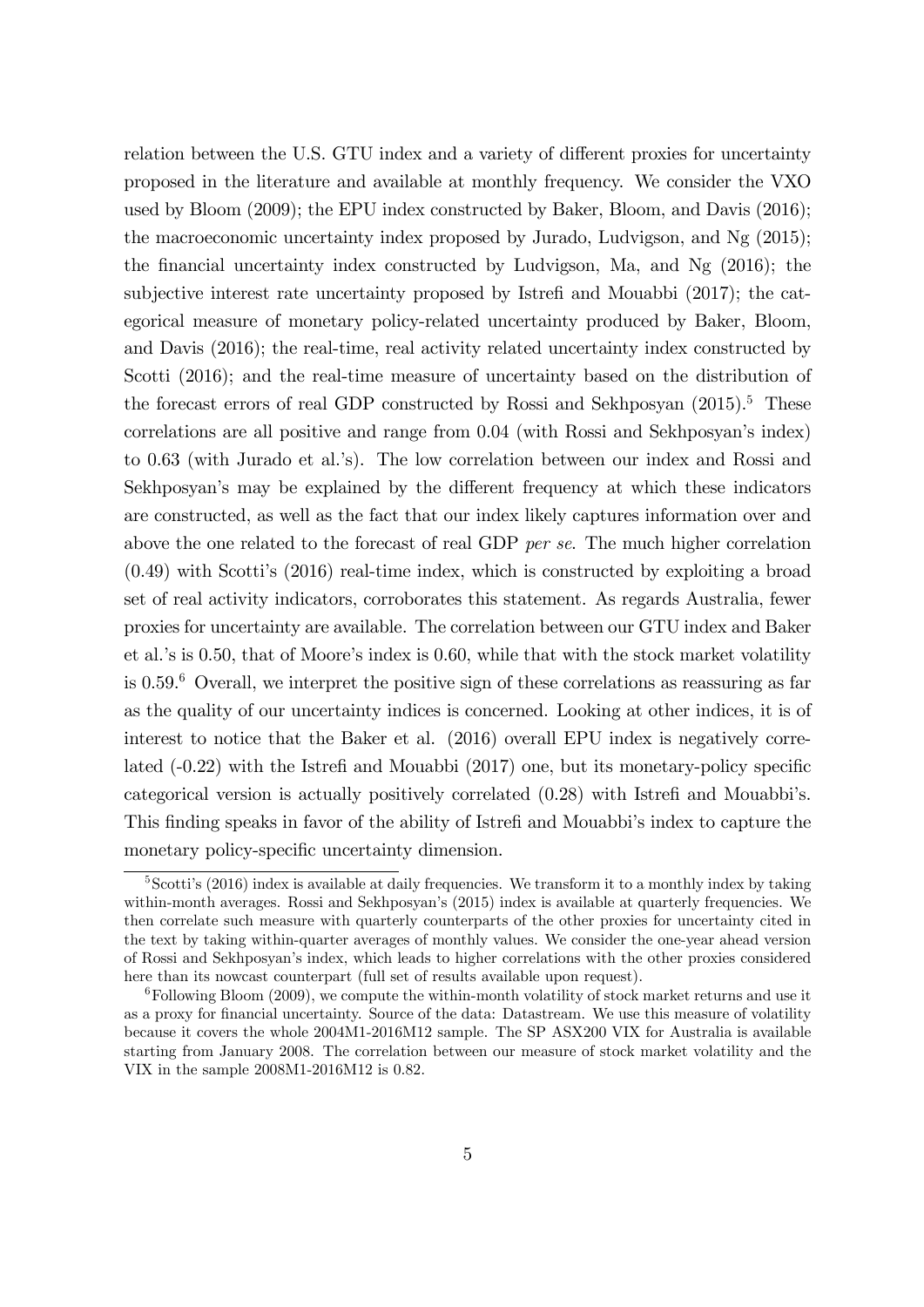#### 3 VAR evidence

VAR investigation. We identify the macroeconomic effects of GTU shocks by modeling selected macroeconomic series with country-specific VAR models which read:  $\mathbf{X}_t = \mathbf{\Pi}(L)\mathbf{X}_t + \boldsymbol{\varepsilon}_t$ , where  $\mathbf{X}_t$  is a set of endogenous variables,  $\Pi$  is a matrix of VAR coefficients capturing the dynamics of the system, and  $\varepsilon_t \sim N(0, \Omega)$  is the vector of reduced-form residuals having zero-mean and variance-covariance matrix  $\Omega$ . VARs are estimated via OLS. To make sure that GTU shocks are orthogonal to the other stochastic elements in the econometric framework, we model the impulse vector responsible of the on-impact response of the variables in the vector  $\mathbf{X}_t$  by employing a Cholesky-decomposition of the reduced-form variance covariance matrix  $\Omega$ . The vector of U.S. data is  $\mathbf{X}_t^{US} = [G T U_t^{US}, u_t^{US}, P_t^{US}, SR_t^{US}]'$ , where  $G T U_t$  is our GTU index,  $u_t$ stands for the civilian unemployment rate,  $P_t$  stands for the price index (modeled in log-level and multiplied by 100), and  $SR<sub>t</sub>$  stands for the shadow-rate constructed by Wu and Xia (2016), which accounts for unconventional policies during the zero lower bound (ZLB) period. As regards Australia, we model  $\mathbf{X}_{t}^{AU} = [GTU_t^{AU}, u_t^{AU}, P_t^{AU}, R_t^{AU}, e_t^{AU}]'$ , where the first three variables have the same interpretation given above,  $R_t$  is the cash rate, and  $e_t$  is the trade-weighted nominal exchange rate (modeled in log-level and multiplied by  $100$ .<sup>7</sup> We use unemployment to capture the response of real activity due to its availability at monthly frequency (as opposed to, say, real GDP or investment, which are available at quarterly frequency). Apart from the GTU indices, which were constructed via the Google Trends function, all U.S. data were downloaded from the Federal Reserve Bank of St. Louis' website. Australian data were downloaded from the Reserve Bank of Australia's website, with the exception of unemployment, which was downloaded from the Australian Bureau of Statistics' website. We focus on the sample 2004M1-2016M12. The beginning of the sample refers to the first month of availability of the Google Trends data. The VARs feature equation-specific constants and linear trends and are estimated with three lags.

Figure 2 shows the impulse responses to a one-standard deviation country-specific GTU uncertainty shock. Such a shock generates a significant recessionary and deflationary (temporary) reaction in the United States, with a maximum absolute increase in the unemployment rate equal to about 0.15% and a peak decrease of about 0.2% of the price level. This macroeconomic responses, which are in line with those documented

<sup>&</sup>lt;sup>7</sup>The CPI index for Australia is available at quarterly frequency. We constructed a monthly version of such index by interpolating the quarterly observations via cubic spline.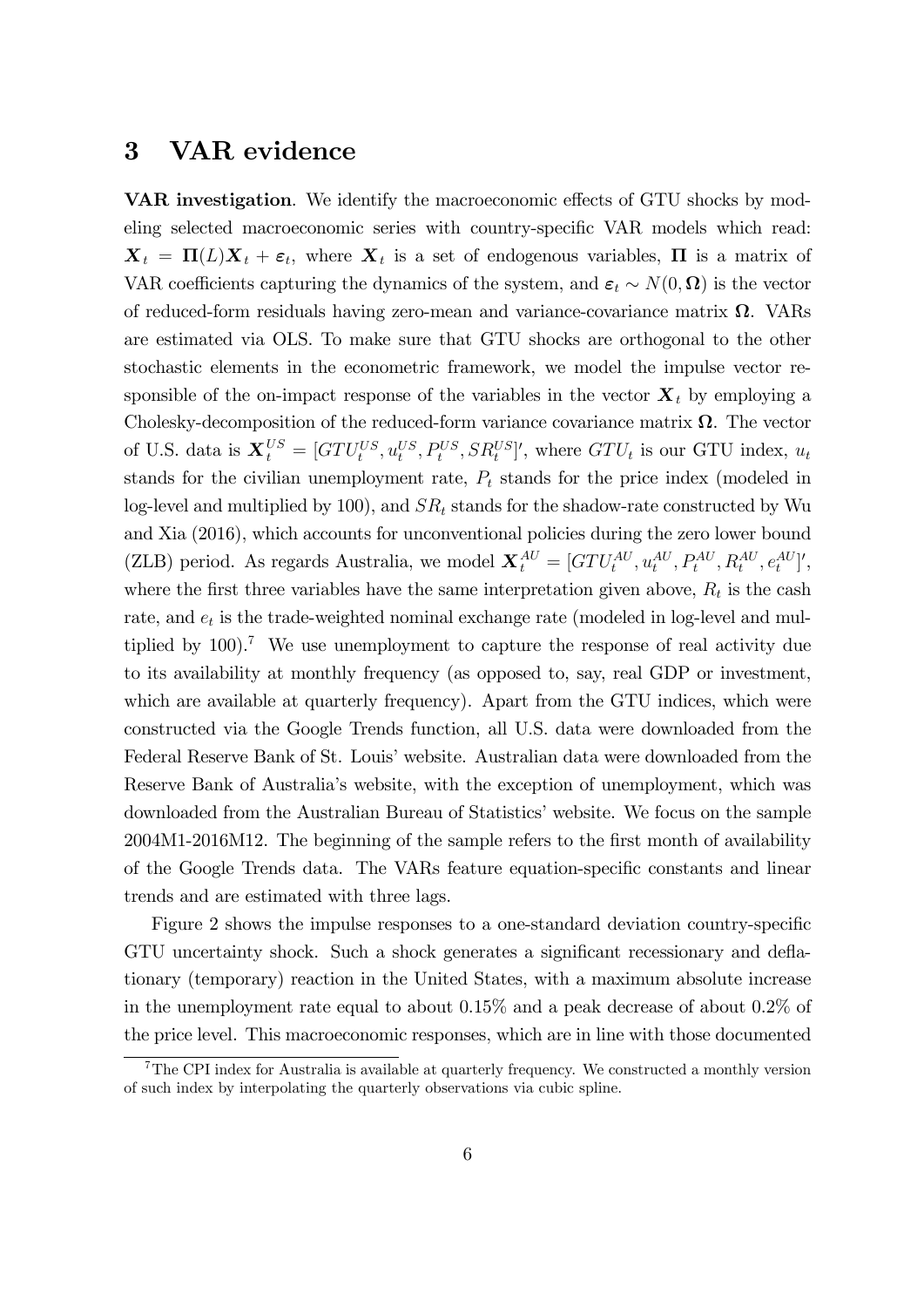by Leduc and Liu (2016) using alternative proxies for uncertainty, are associated to a temporary drop in the federal funds rate. A one-standard deviation GTU shock in Australia generates much more moderate responses of prices and unemployment, with a decrease in the price level equal to 0.02% and a peak variation in unemployment equal to 0.03%. The peak response of the policy rate - a drop in the cash rate of 8 basis point - is comparable to the one in the U.S., possibly also due to the temporary depreciation of the nominal exchange rate  $(-0.7\%)$ . This evidence is similar to Moore's  $(2016)$ , who finds moderate real effects of uncertainty shocks in Australia using his measure of economic uncertainty.

Table 2 documents the 4-year ahead forecast error variance decomposition analysis focusing on the contribution of the uncertainty and monetary policy shocks. As regards the United States, the contribution of uncertainty shocks to the volatility of unemployment is as high as 18%, and it is much larger than that of monetary policy shocks (about  $5\%$ ). Differently, Australia is characterized by a much milder contribution of uncertainty shocks to the volatility of unemployment (about 6%), and a substantial one by monetary policy shocks (almost 30%).<sup>8</sup>

Wrapping up, our main result is that uncertainty shocks are found to play a much larger role as drivers of the business cycle in the U.S. than in Australia. We interpret this result in light of the literature cited in the Introduction, which points to uncertainty shocks as being particularly harmful for the business cycle when the economy is already weak and conventional monetary policy cannot operate because of the ZLB.

Robustness checks. Our results are robust to: i) ordering uncertainty last in the vectors, which enables us to control for the possible role played by contemporaneous variables in the VAR in affecting uncertainty; ii) modeling different VAR lags; iii) controlling for global uncertainty pressures proxied by the Global Economic Policy Uncertainty index developed by Davis (2016); iv) controlling for uncertainty in China (proxied by the EPU uncertainty index developed by Baker et al. (2016)). The controls in exercises iii) and iv) are added to the baseline vectors and ordered first. All these

<sup>8</sup>Shocks to the shadow rate are in part associated to unconventional monetary policy actions. Such actions are captured by the difference between the shadow rate and the federal funds rate. This difference is non-zero during the  $2009M1-2015M11$  time-span. Hence, the comparison with the effects of Australian monetary policy shocks should be taken with a grain of salt. If anything, modeling unconventional monetary policy shocks - engineered to push the United States out of their period of stagnant growth - works in favor of downplaying the effect of other shocks - uncertainty shocks included - on unemployment in our VAR. In other words, our results in favor of the relatively larger real effects played by uncertainty shocks as opposed to monetary policy shocks in the United States would likely be even stronger if we conditioned on conventional monetary policy shocks only.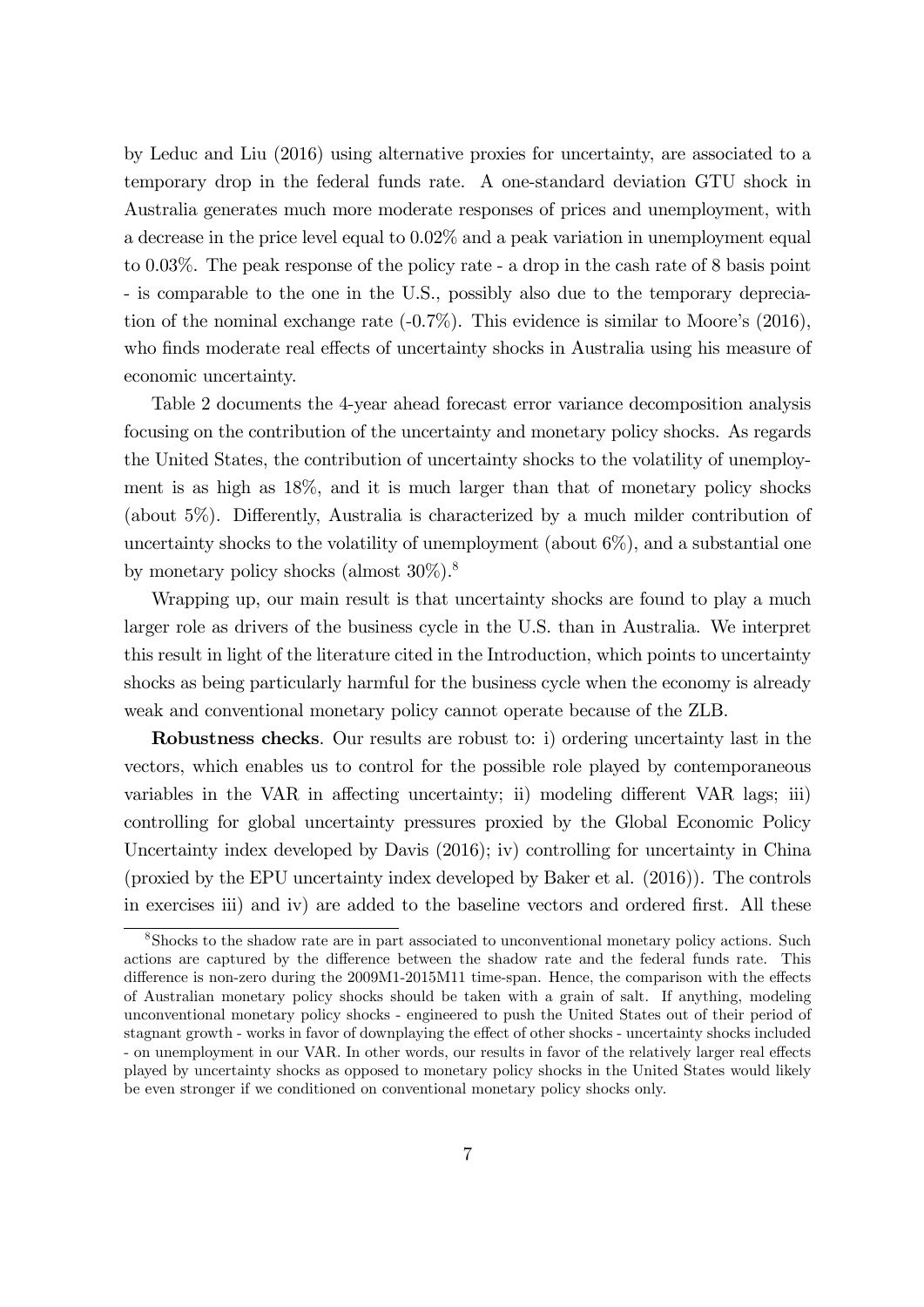checks are documented in our Appendix.

## 4 Conclusions

This paper constructs novel measures of uncertainty based on Google Trends for the United States and Australia. Such measures are shown to be positively correlated with alternative ones. VAR investigations point to exogenous variations in these measures as being able to predict movements in unemployment in the United States and, to a much lesser extent, in Australia. Future research could exploit the flexibility of the Google Trends approach to build measures of uncertainty for different countries or at a state level. A contribution along the latter avenue is Tran (2017).

## 5 Funding

Financial support from the Australian Research Council via the Discovery Grant DP160102281 is gratefully acknowledged.

#### References

- BAKER, S., N. BLOOM, AND S. J. DAVIS (2016): "Measuring Economic Policy Uncertainty," Quarterly Journal of Economics,  $131(4)$ ,  $1539-1636$ .
- BAKER, S. R., AND A. FRADKIN (2017): "The Impact of Unemployment Insurance on Job Search: Evidence from Google Search Data," Review of Economics and Statistics, forthcoming.
- BASU, S., AND B. BUNDICK (2017): "Uncertainty Shocks in a Model of Effective Demand,"  $Econometrica$ , 85(3), 937-958.
- BLOOM, N. (2009): "The Impact of Uncertainty Shocks," *Econometrica*, 77(3), 623– 685.
- $(2014)$ : "Fluctuations in Uncertainty," Journal of Economic Perspectives,  $28(2)$ , 153-176.
- BONTEMPI, M. E., R. GOLINELLI, AND M. SQUADRANI (2016): "A New Index of Uncertainty Based on Internet Searches: A Friend or Foe of Other Indicators?," Dipartimento di Scienze Economiche, Working Paper N. 1062.
- CAGGIANO, G., E. CASTELNUOVO, AND J. M. FIGUERES (2017): "Economic Policy Uncertainty and Unemployment in the United States: A Nonlinear Approach,<sup>n</sup>  $Economics$  Letters, 151, 31-34.
- CAGGIANO, G., E. CASTELNUOVO, AND N. GROSHENNY (2014): "Uncertainty Shocks and Unemployment Dynamics: An Analysis of Post-WWII U.S. Recessions," Journal of Monetary Economics,  $67, 78-92$ .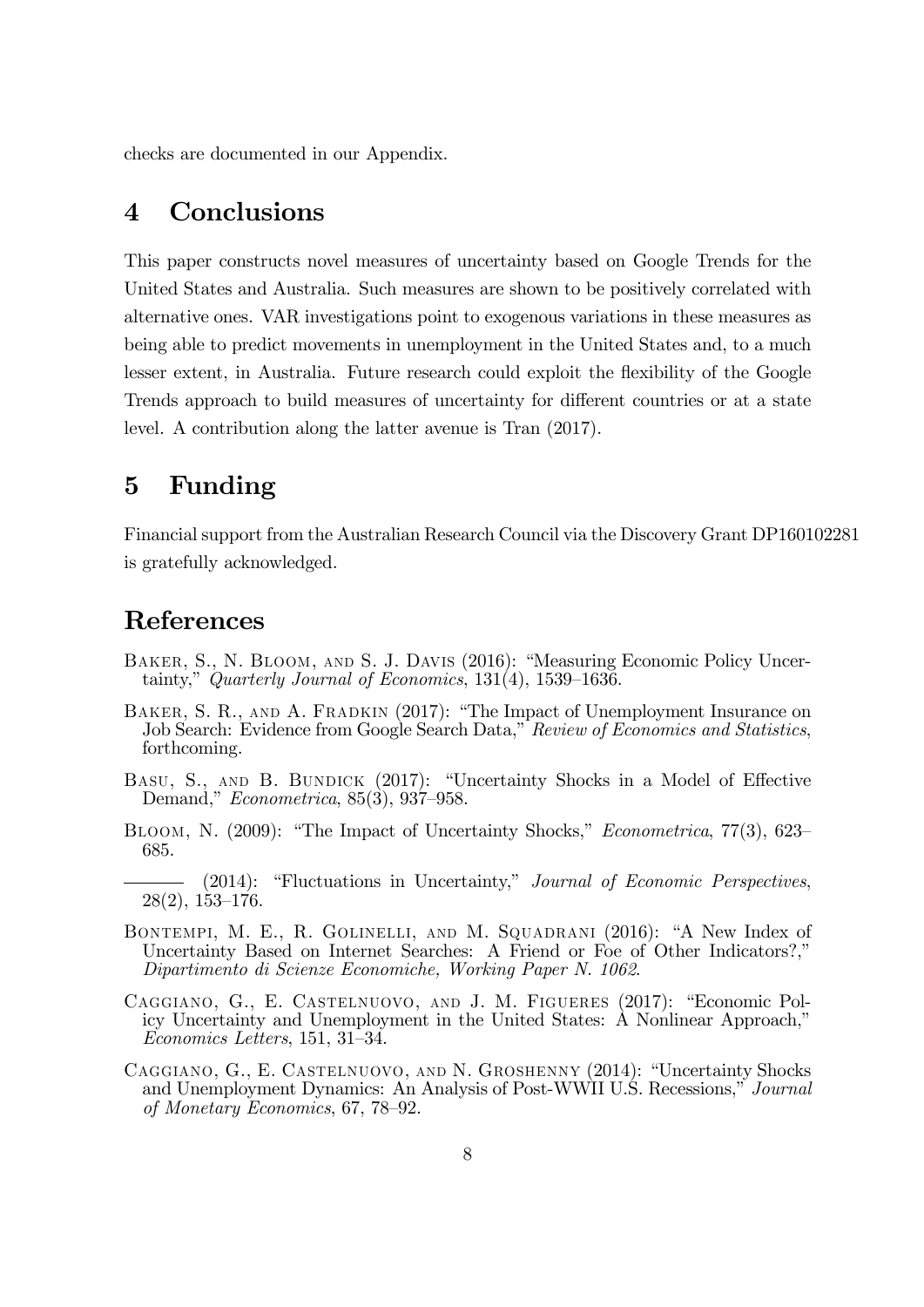- CAGGIANO, G., E. CASTELNUOVO, AND G. NODARI (2017): "Uncertainty and Monetary Policy in Good and Bad Times," Melbourne Institute Working Paper No. 9/17.
- CAGGIANO, G., E. CASTELNUOVO, AND G. PELLEGRINO  $(2017)$ : "Estimating the Real Effects of Uncertainty Shocks at the Zero Lower Bound," European Economic Review, forthcoming.
- CHOI, H., AND H. VARIAN (2012): "Predicting the Present with Google Trends,"  $Economic Record, 88, 2-9.$
- D'AMURI, F., AND J. MARCUCCI (2017): "The Power of Google Searches in Forecasting Unemployment," *International Journal of Forecasting*, forthcoming.
- DAVIS, S. J. (2016): "An Index of Global Economic Policy Uncertainty," NBER Working Paper No. 22740.
- Ginsberg, J., M. H. Mohebbi, R. S. Patel, L. Brammer, M. S. Smoliski, and L. BRILLIANT (2009): "Detecting Influenza Epidemics Using Search Engine Query Data," Nature,  $\frac{157}{1012} - \frac{1014}{1014}$ .
- ISTREFI, K., AND S. MOUABBI (2017): "Subjective Interest Rate Uncertainty and the Macroeconomy: A Cross-country Analysis," Journal of International Money and Finance, forthcoming.
- JURADO, K., S. C. LUDVIGSON, AND S. NG  $(2015)$ : "Measuring Uncertainty," Amer*ican Economic Review*,  $105(3)$ ,  $1177-1216$ .
- LEDUC, S., AND Z. LIU (2016): "Uncertainty Shocks are Aggregate Demand Shocks," Journal of Monetary Economics, 82, 20–35.
- LUDVIGSON, S. C., S. MA, AND S. NG (2016): "Uncertainty and Business Cycles: Exogenous Impulse or Endogenous Response?,<sup>n</sup> New York University and Columbia University, mimeo.
- MOORE, A. (2017): "Measuring Economic Uncertainty and Its Effects," *Economic* Record, June,  $1-26$ .
- NODARI, G. (2014): "Financial Regulation Policy Uncertainty and Credit Spreads in the U.S.," Journal of Macroeconomics, 41, 122–132.
- PELLEGRINO, G. (2017): "Uncertainty and Monetary Policy in the US: A Journey into Non-Linear Territory,î Melbourne Institute Working Paper No. 6/17.
- ROSSI, B., AND T. SEKHPOSYAN (2015): "Macroeconomic Uncertainty Indices Based on Nowcast and Forecast Error Distributions," American Economic Review Papers and Proceedings,  $105(5)$ ,  $650-655$ .
- SCOTTI, C. (2016): "Surprise and Uncertainty Indexes: Real-Time Aggregation of Real-Activity Macro Surprises," Journal of Monetary Economics, 82, 1–19.
- TRAN, T. D. (2017): "Uncertainty in a Disaggregate Model: A Data Rich Approach Using Google Search Queries," University of Melbourne, mimeo.
- WU, J. C., AND F. D. XIA (2016): "Measuring the Macroeconomic Impact of Monetary Policy at the Zero Lower Bound," Journal of Money, Credit, and Banking, 48(2-3),  $253 - 291.$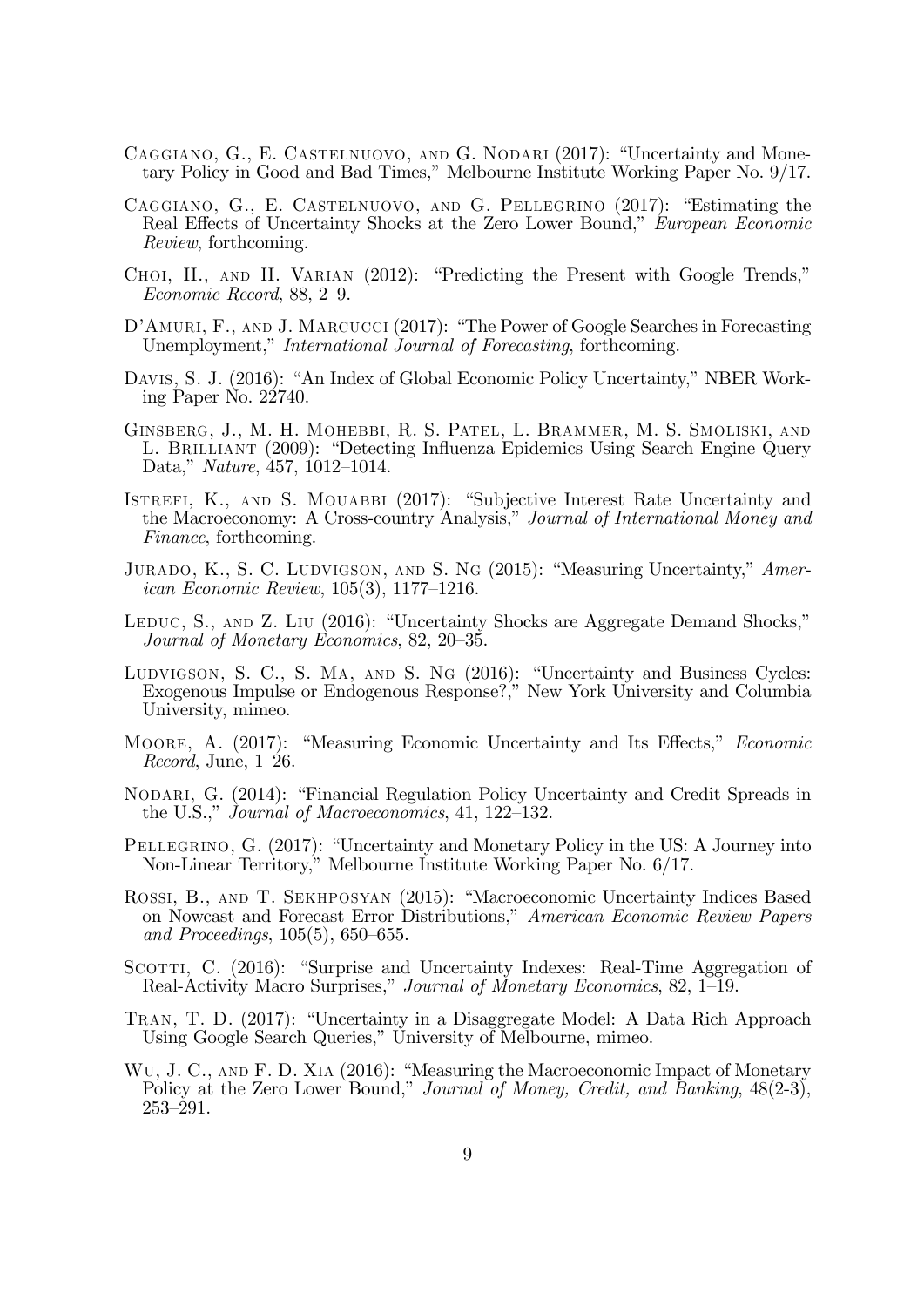|               | United States |              |              |            |            |      |               |           |               |
|---------------|---------------|--------------|--------------|------------|------------|------|---------------|-----------|---------------|
|               | <b>GTU</b>    | <b>BBD</b>   | <b>VXO</b>   | <b>JLN</b> | <b>LMN</b> | IM   | <b>BBD MP</b> | <b>SC</b> | $\mathbf{RS}$ |
| <b>BBD</b>    | 0.28          | $\mathbf{1}$ |              |            |            |      |               |           |               |
| <b>VXO</b>    | 0.54          | 0.54         | $\mathbf{1}$ |            |            |      |               |           |               |
| <b>JLN</b>    | 0.63          | 0.20         | 0.76         | 1          |            |      |               |           |               |
| <b>LMN</b>    | 0.53          | 0.56         | 0.87         | 0.79       | 1          |      |               |           |               |
| IM            | 0.38          | $-0.22$      | 0.41         | 0.62       | 0.31       | 1    |               |           |               |
| <b>BBD MP</b> | 0.37          | 0.57         | 0.47         | 0.26       | 0.35       | 0.28 | $\mathbf 1$   |           |               |
| <b>SC</b>     | 0.49          | 0.17         | 0.55         | 064        | 0.46       | 0.27 | 0.15          | 1         |               |
| RS            | 0.04          | 0.16         | 0.38         | 0.45       | 0.48       | 0.43 | 0.16          | 0.08      | $\mathbf{1}$  |
|               |               |              |              |            |            |      |               |           |               |
|               | Australia     |              |              |            |            |      |               |           |               |
|               | <b>GTU</b>    | BBD          | Moore        | <b>VOL</b> |            |      |               |           |               |
| <b>BBD</b>    | 0.50          | 1            |              |            |            |      |               |           |               |
| Moore         | 0.60          | 0.82         | $\mathbf{1}$ |            |            |      |               |           |               |
| <b>VOL</b>    | 0.59          | 0.46         | 0.70         | 1          |            |      |               |           |               |

Table 1: Measures of Uncertainty: Correlation with GTU Indices. Labels of the uncertainty indices: United States -  $BBD =$  Baker, Bloom, and Davis' (2016) Economic Policy Uncertainty index;  $VXO = CBOE SP 100$  volatility index;  $JLN =$ Jurado, Ludvigson, and Ng's (2015) measure of macroeconomic uncertainty; LMN  $=$ Ludvigson, Ng, and Mah's  $(2016)$  measure of financial uncertainty; IM = Istrefi and Mouabbi's (2017) index of interest rate uncertainty, available until 2016M9; BBD MP  $=$ Baker, Bloom, and Davis' (2016) index of monetary policy uncertainty;  $SC = Scotti's$  $(2016)$  real-time, real activity uncertainty index (average of daily data); RS = Rossi and Sekhposyan's four-quarter ahead uncertainty index based on real GDP forecasts, available until 2015Q2. The correlations involving Rossi and Sekhposyan's index are computed at a quarterly frequency by converting all monthly indicators to quarterly ones via within-month averages. Labels of the uncertainty indices: Australia - Moore: Moore's  $(2017)$  index of economic uncertainty, available until  $2016M1$ ; VOL = Stock market volatility for Australia.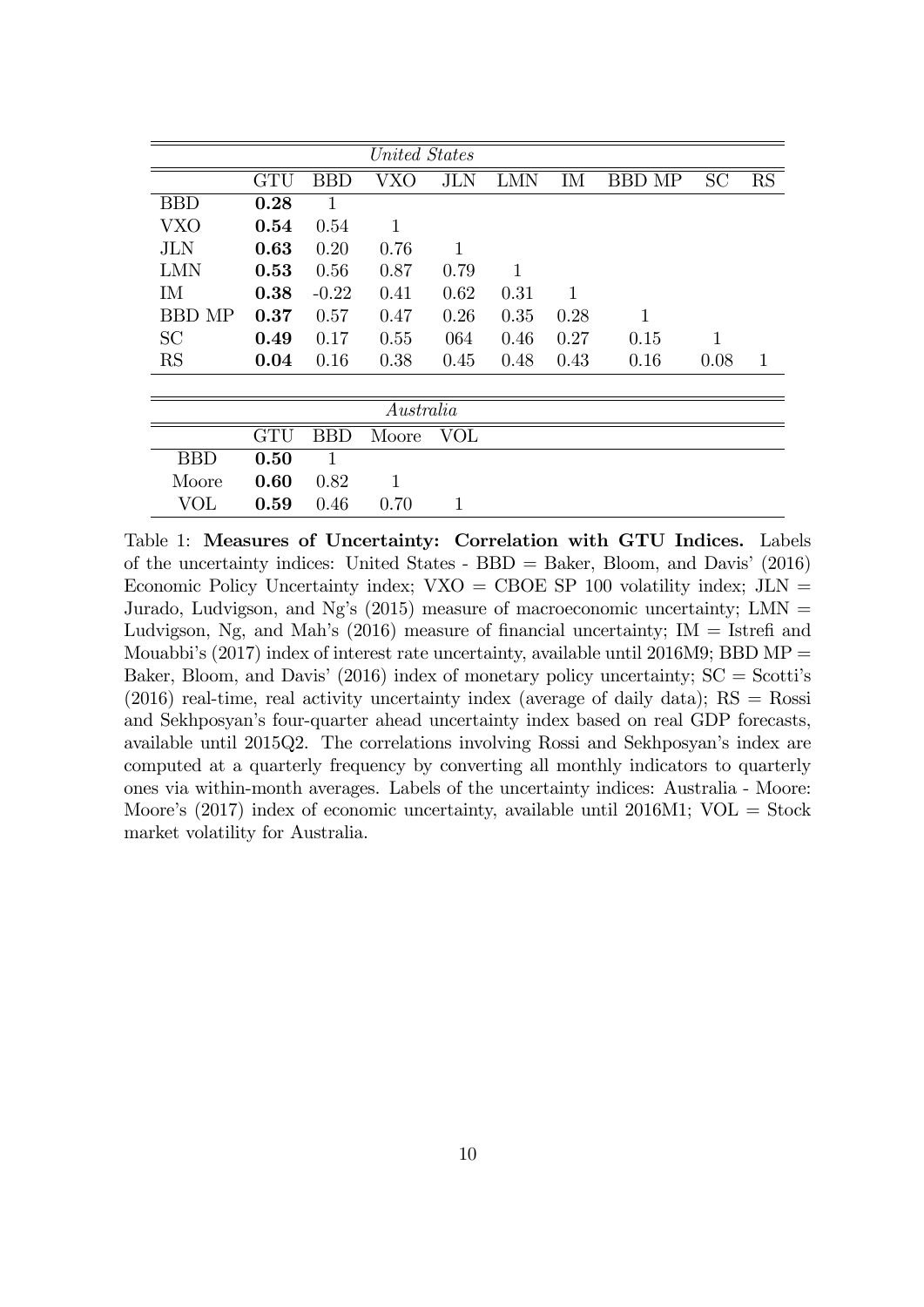

Figure 1: Google Trends Uncertainty (GTU) indices. Sample: 2004M1-2016M12. Indices constructed by weighting search queries related to a battery of country-specific keywords as explained in the text and normalized to have mean = 100 and standard deviation = 30. Keywords for each identified spike, United States:  $A = gas$  price, bankruptcy, United States Congress; B = United States Congress, Federal Deposit Insurance Corporation, bankruptcy, recession, Federal Reserve System; C = bankruptcy, United States Congress, stock market;  $D =$  reform, health care reform, United States Congress;  $E =$  debt ceiling, bankruptcy, National debt of the United States;  $F =$  fiscal cliff, United States Congress, bankruptcy;  $G =$  United States Congress, reform, stock market;  $H =$  minimum wage, stock market, bankruptcy;  $I =$  minimum wage, United States Congress, stock market. Keywords for each identified spike, Australia:  $A =$ Australian Security Exchange, Centrelink, Exchange rate; B = Australian Security Exchange, Centrelink, United States Dollar; C = Centrelink, Euro, United States Dollar;  $D =$  Loan, Centrelink, United States Dollar.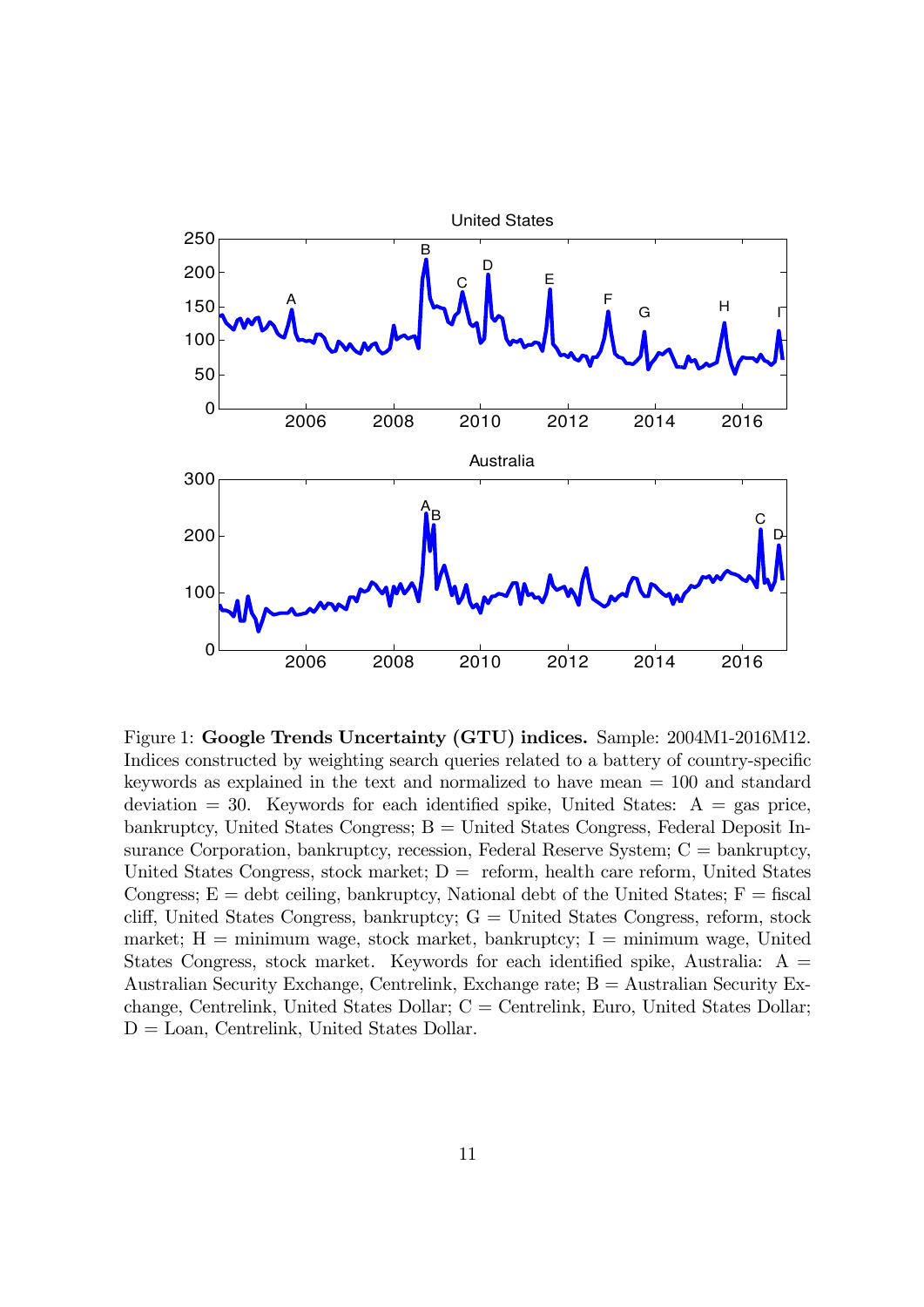

Figure 2: Impulse Response Functions to a GTU Shock. Sample: 2004M1- 2016M12. VAR(3) estimated with a constant and a linear trend. Blue solid lines and dashed black ones: Point estimates and  $68\%$  percent confidence bands.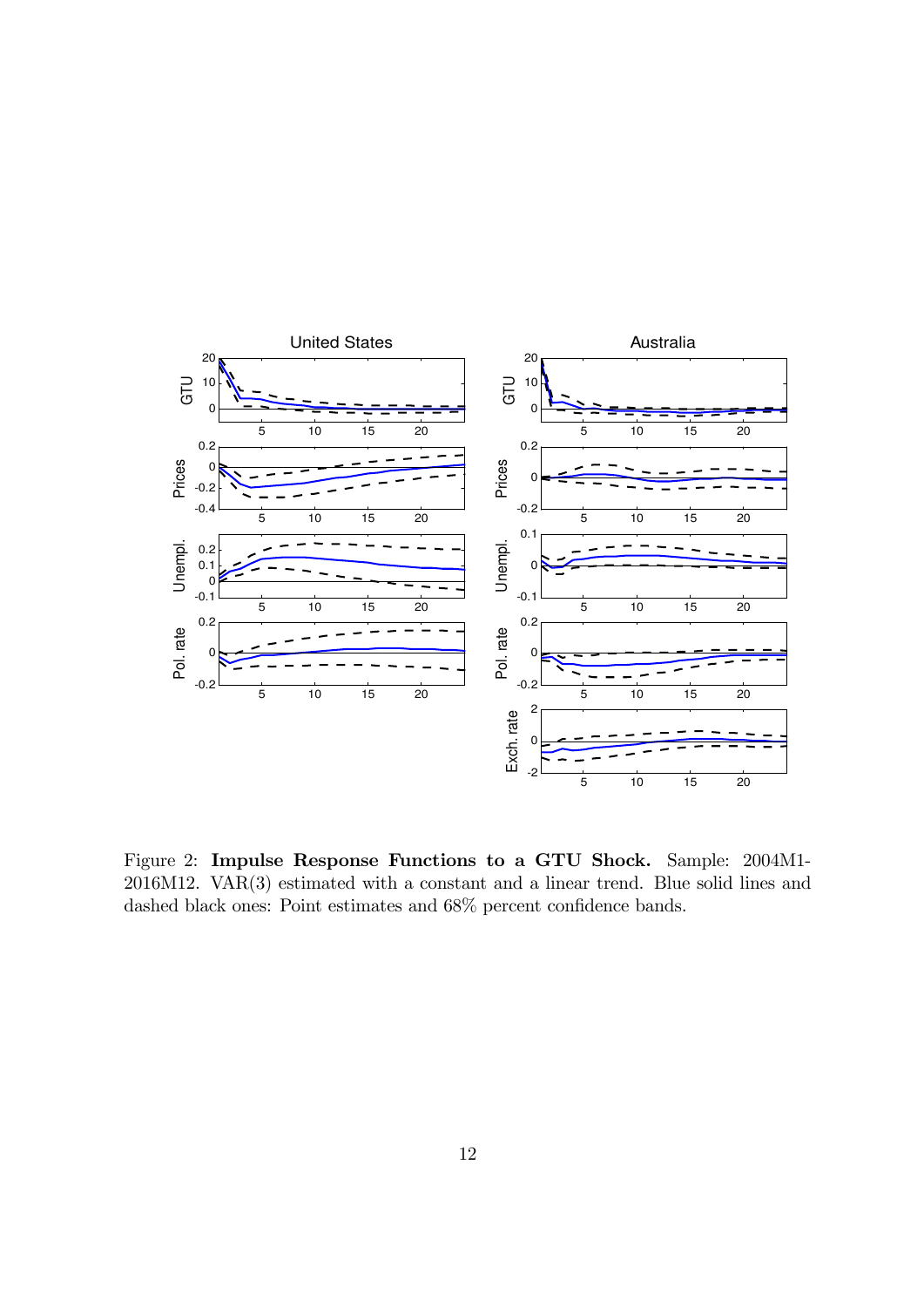|                                            | United States |       |             |       |       |
|--------------------------------------------|---------------|-------|-------------|-------|-------|
| Shock/Variable $G T U_t$                   |               | $P_t$ | $u_t$       | $R_t$ | $e_t$ |
| $\overline{\widetilde{\varepsilon}^{GTU}}$ | 83.39         |       | 20.84 18.46 | 1.88  |       |
| $\widetilde{\varepsilon}^{R_t}$            | 2.97          | 12.49 | 4.70        | 26.53 |       |
|                                            |               |       |             |       |       |
|                                            | Australia     |       |             |       |       |
| Shock/Variable                             | $G T U_t$     | $P_t$ | $u_{t}$     | $R_t$ | $e_t$ |
| $\widetilde{\varepsilon}^{GTU_{t}}$        | 51.49         | 0.47  | 6.41        | 8.31  | 2.96  |
| $\widetilde{\varepsilon}^{R_t}$            | 23.65         | 2.17  | 29.50       | 49.06 | 7.86  |

Table 2: Forecast Error Variance Decomposition. 4 year-ahead forecast error variance decomposition. The figures reported in the table refer to the point estimates of the baseline models.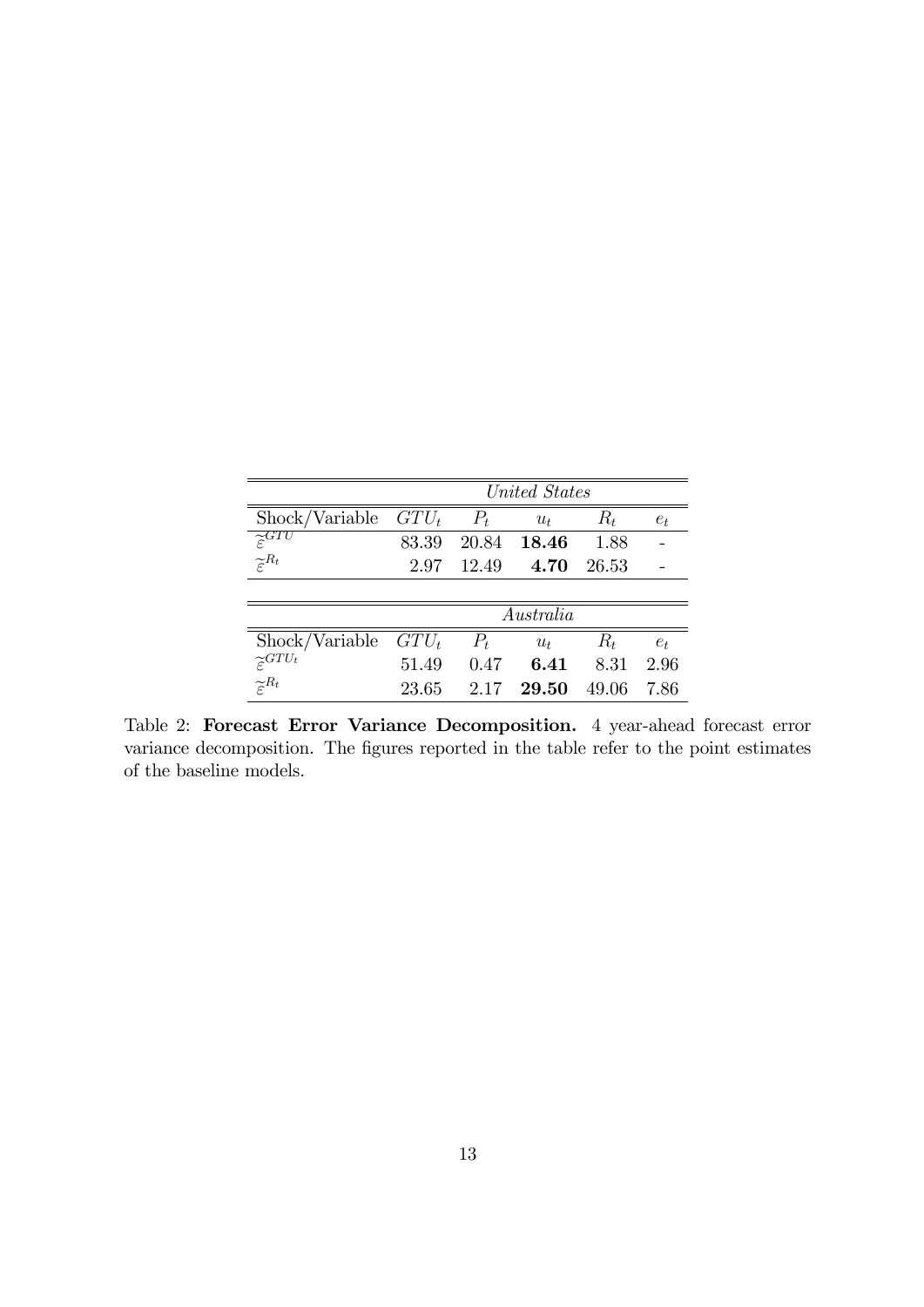## Appendix of the paper "Google it up! A Google Trends-based Uncertainty Index for the United States and Australia", by Efrem Castelnuovo and Trung Duc Tran

#### Computation of the Google Trends Uncertainty Indices

The GTU indices for the U.S. and Australia were constructed according to the two steps described below.

- 1. Identification of the possible search terms in the Federal Reserve's Beige Book for the United States and in the Reserve Bank's Monetary <sup>P</sup>olicy Statement for Australia. The search terms for the U.S. and Australia were subjectively selected from various editions of the Beige Book and the Monetary Policy Statements by referring to words that are connected to "uncertainty". For instance, the Beige Book (July 2009) reports: "A substantial majority of banks reported increases in deposits, which some banks attributed to continued consumer **uncertainty** about financial markets. " The words associated to this sentence were: "bank deposit, "consumer confidence", "consumer uncertainty", financial markets". Following this logic, 79 keywords for the U.S. and 78 keywords for Australia were selected. These keywords, which are collected in Table A1, were used to generate the GTU indices for these two countries following the aggregation procedure described in the next step.
- 2. Aggregation procedure. Google Trends data provides a researcher with the frequency of a particular search term relative to the total search volume. To do this, Google Trends divides each raw data point  $R_{i,j,m,c}$  - which is, the frequency of a word  $i$  in a group of searched words  $j$  in a month  $m$  in a country  $c$  - by the total searches T in the same month/country, i.e.,  $S_{i,j,m,c} = R_{i,j,m,c}/T_{m,c}$ . The resulting numbers are then re-scaled to range between 0 and 100, the latter value being imposed to the word  $i$  searched the most in the group of words  $j$  searched by the Interned user. Formally, the relative frequency of a word  $i$  in a set of searched words j is  $FI_{i,j} = 100 \frac{S_{i,j}}{max(S_{i,j})}$ , where we dropped the time and country subscripts for simplicity. Given that Google only allows inputting a maximum of 5 different search terms in Google Trends at one time, a benchmark term was chosen for the purpose of aggregation. This was done in three steps. First, Öve search terms were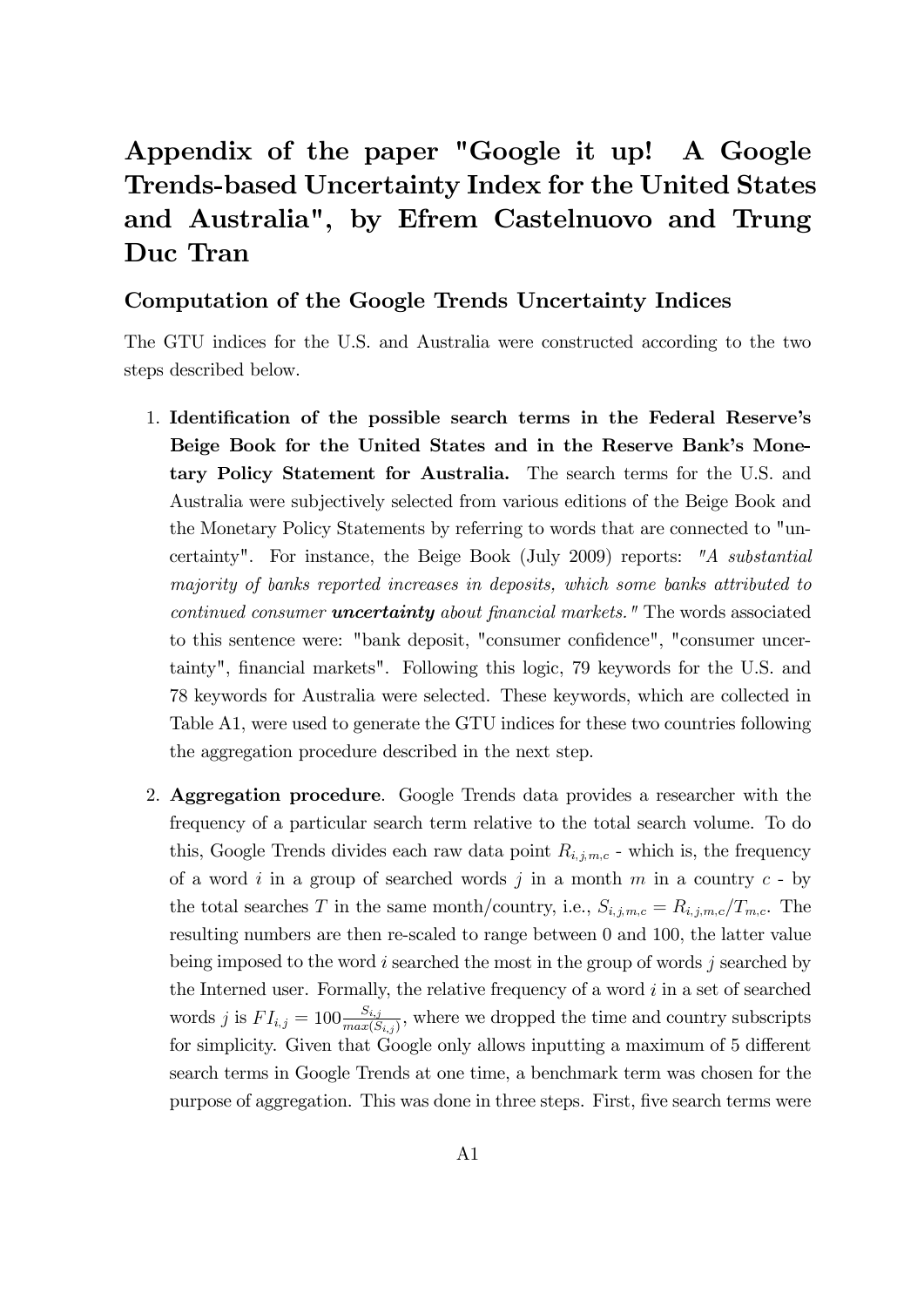included into Google Trends, and one term - associated to the frequency  $FI_v^*$  - was chosen to be the benchmark. Second, the benchmark term was included together with other four new terms randomly selected from the pool of terms documented in Table A1, and the search kept going with four new terms plus the benchmark one until the final round, where the last z terms (with  $z \leq 4$ ) were searched together with the benchmark term. Notice that, following this procedure, per each given round  $\dot{\jmath}$  of term searches (or set of searched words), the frequency of the benchmark term  $FI_{y,j}$  can be potentially different from those computed in previous rounds as the highest search term in the new combination of Öve (or less, in the last round) search terms is automatically set to have a maximum of 100. Hence, in the third and last step, the frequency  $FI_i^{x,*}$  of a word  $x_i^{x,*}$  of a word x which we used to construct the index was obtained by computing the ratio  $FI_i^{x,*} = FI_{i,j}^x$  $\epsilon_i^{x,*} = FI_{i,j}^x \times \frac{FI_y^*}{FI_{i,j}}$  $\frac{T_{y}}{F I_{y,j}}$ , which "de-links" the frequency of each term i from the set of words (round) it was searched with. Putting back the time and country subscripts, the GTU index was then obtained by summing up the frequencies of the country-specific  $N_c$  search terms in Table A1 as follows:

$$
G T U_{m,c} = \sum_{i=1}^{N_c} F I_{i,m,c}^{x,*}
$$

#### Robustness Checks

We checked the robustness of our findings to perturbations of the lag structure of the VARs, to the position of uncertainty in the vector, and to the presence of controls aimed at capturing external pressures. Figures A1 and A2 display impulse responses computed with a different number of lags  $(2 \text{ and } 4)$  with respect to the baseline case, which features 3 lags. Figures A3 and A4 plot impulse responses computed with uncertainty ordered last in the vector (as opposed to ordered first, as in the baseline case). Finally, Figures 5 and 6 show the responses obtained by controlling for external pressures, captured with a measure of Global Economic Policy Uncertainty (GEPU) and a proxy for Economic Policy Uncertainty in China. All these checks support the robustness of our results.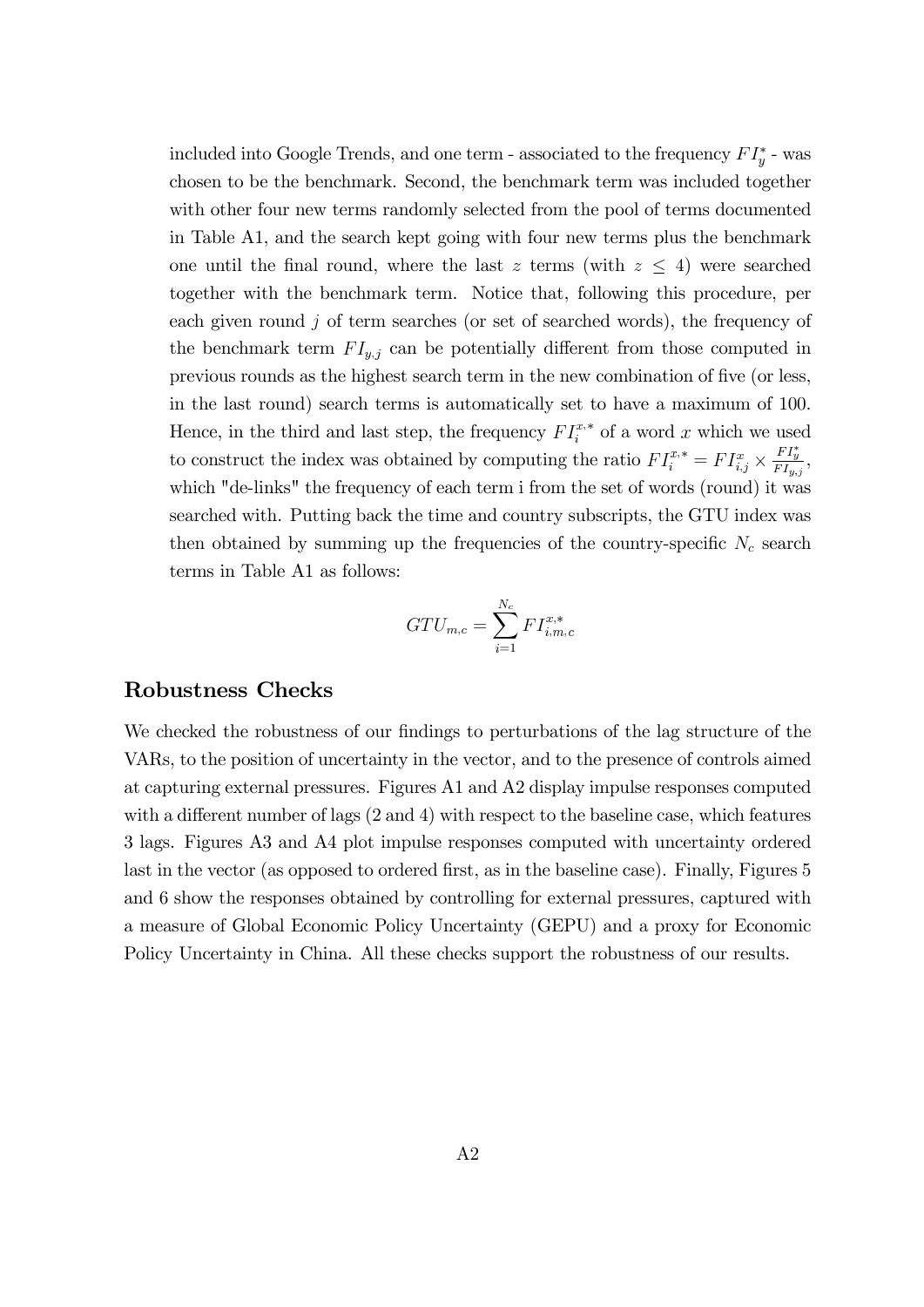

Figure A1: Impulse Response Functions to a GTU Shock, U.S.: Robustness to Different VAR Lags. Sample: 2004M1-2016M12. VAR estimated with a constant and a linear trend. Blue solid lines and dashed black ones: Point estimates and 68% percent confidence bands of the baseline VAR with 3 lags. Red squared and green circled responses: Point estimates of VARs with 2 and 4 lags.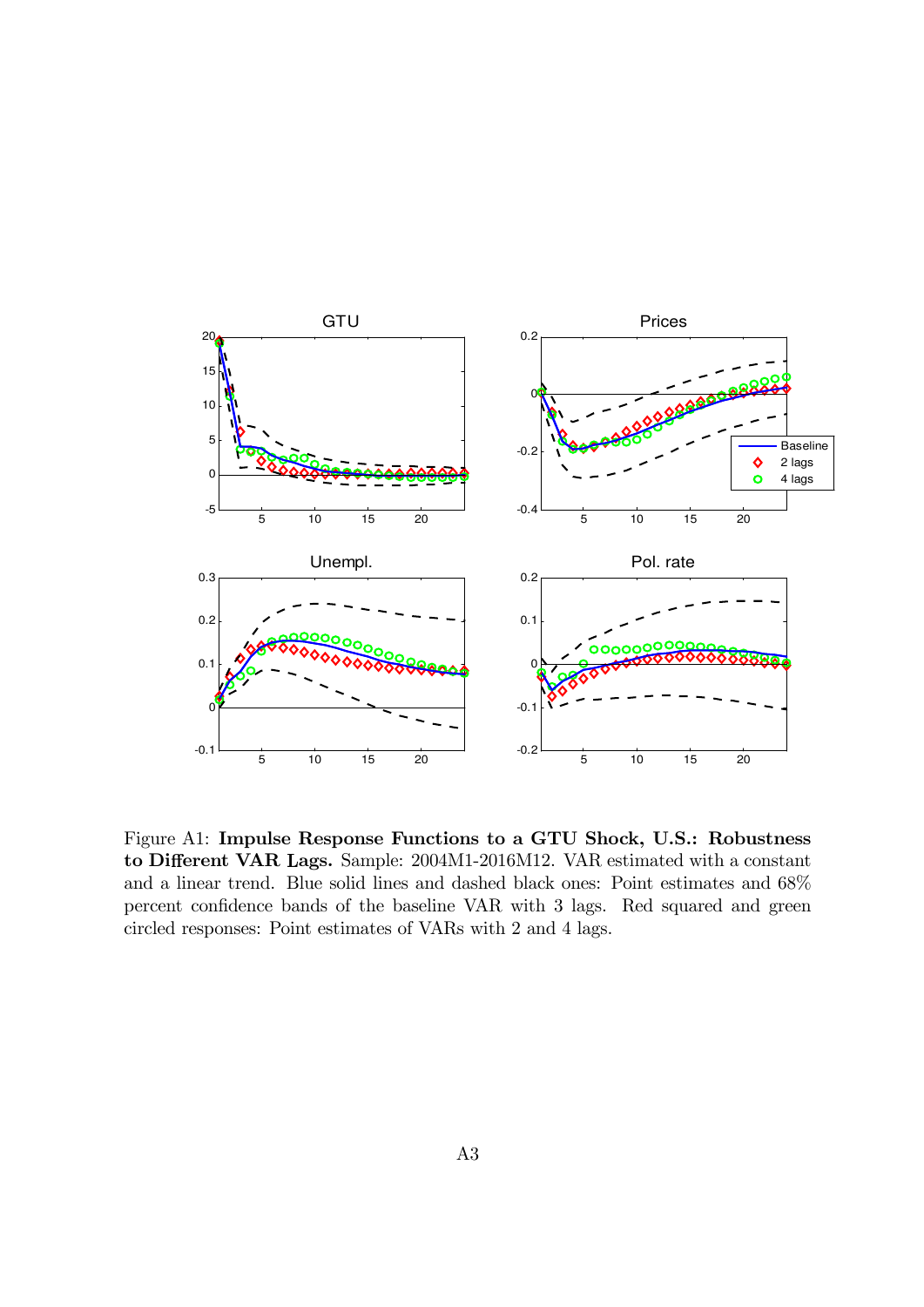

Figure A2: Impulse Response Functions to a GTU Shock, Australia: Robustness to Different VAR Lags. Sample: 2004M1-2016M12. VAR estimated with a constant and a linear trend. Blue solid lines and dashed black ones: Point estimates and  $68\%$  percent confidence bands of the baseline VAR with 3 lags. Red squared and green circled responses: Point estimates of VARs with 2 and 4 lags.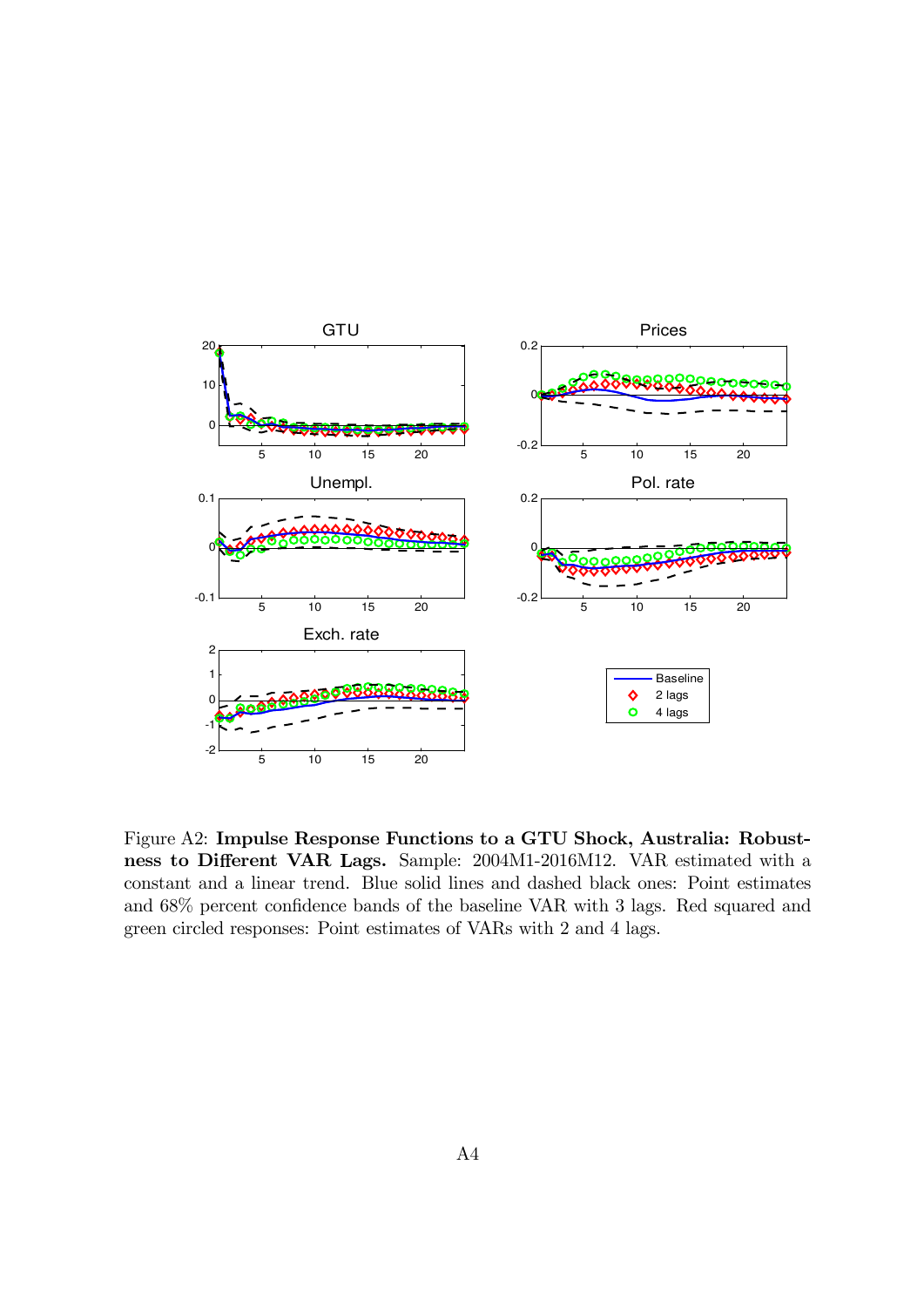

Figure A3: Impulse Response Functions to a GTU Shock, U.S.: Robustness to Different Orderings. Sample: 2004M1-2016M12. VAR estimated with a constant and a linear trend. Blue solid lines and dashed black ones: Point estimates and 68% percent confidence bands of the baseline VAR with GTU ordered first. Red squared responses: Point estimates of the VAR with GTU ordered last.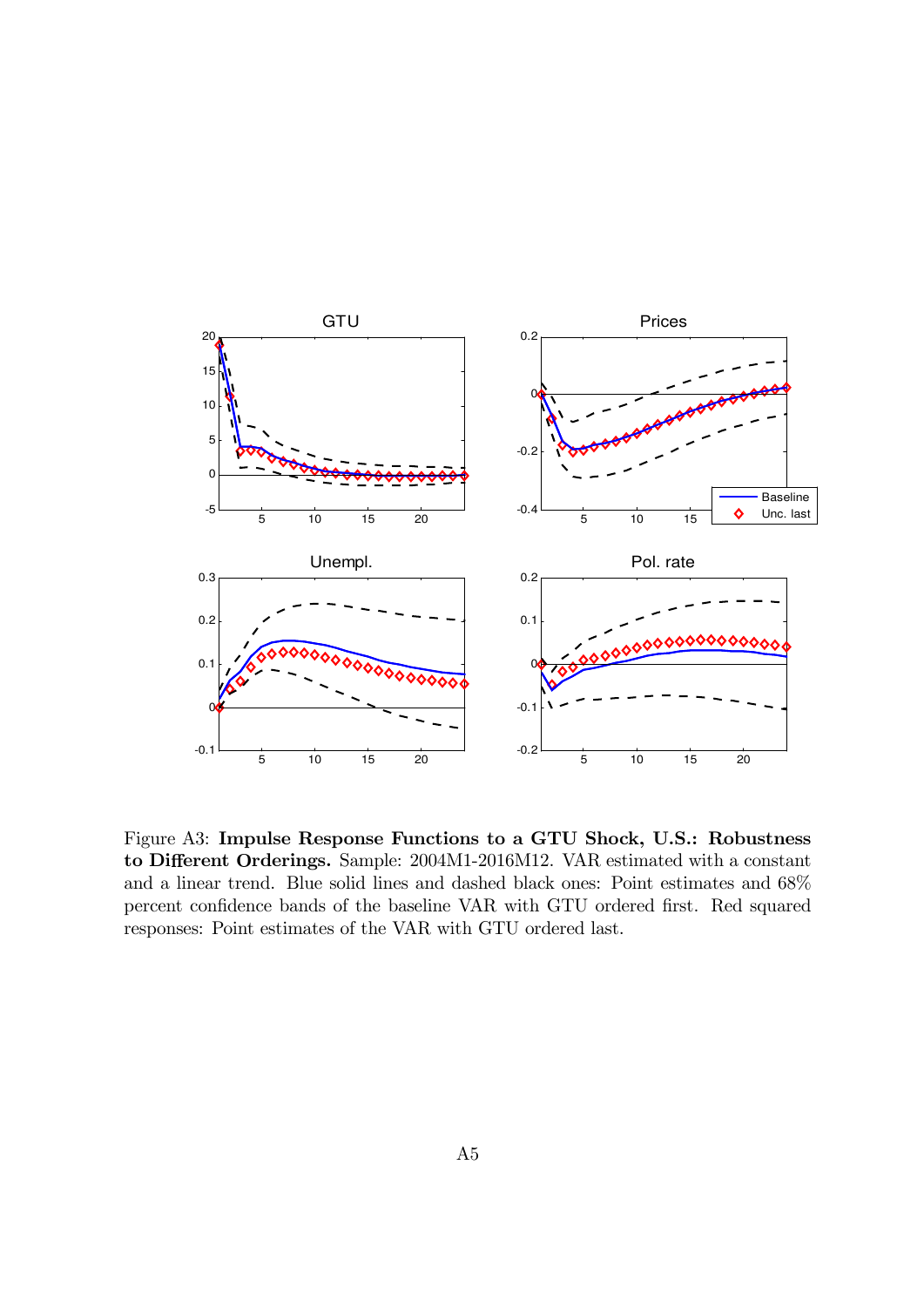

Figure A4: Impulse Response Functions to a GTU Shock, Australia: Robustness to Different Orderings. Sample: 2004M1-2016M12. VAR estimated with a constant and a linear trend. Blue solid lines and dashed black ones: Point estimates and  $68\%$  percent confidence bands of the baseline VAR with GTU ordered first. Red squared responses: Point estimates of the VAR with GTU ordered last.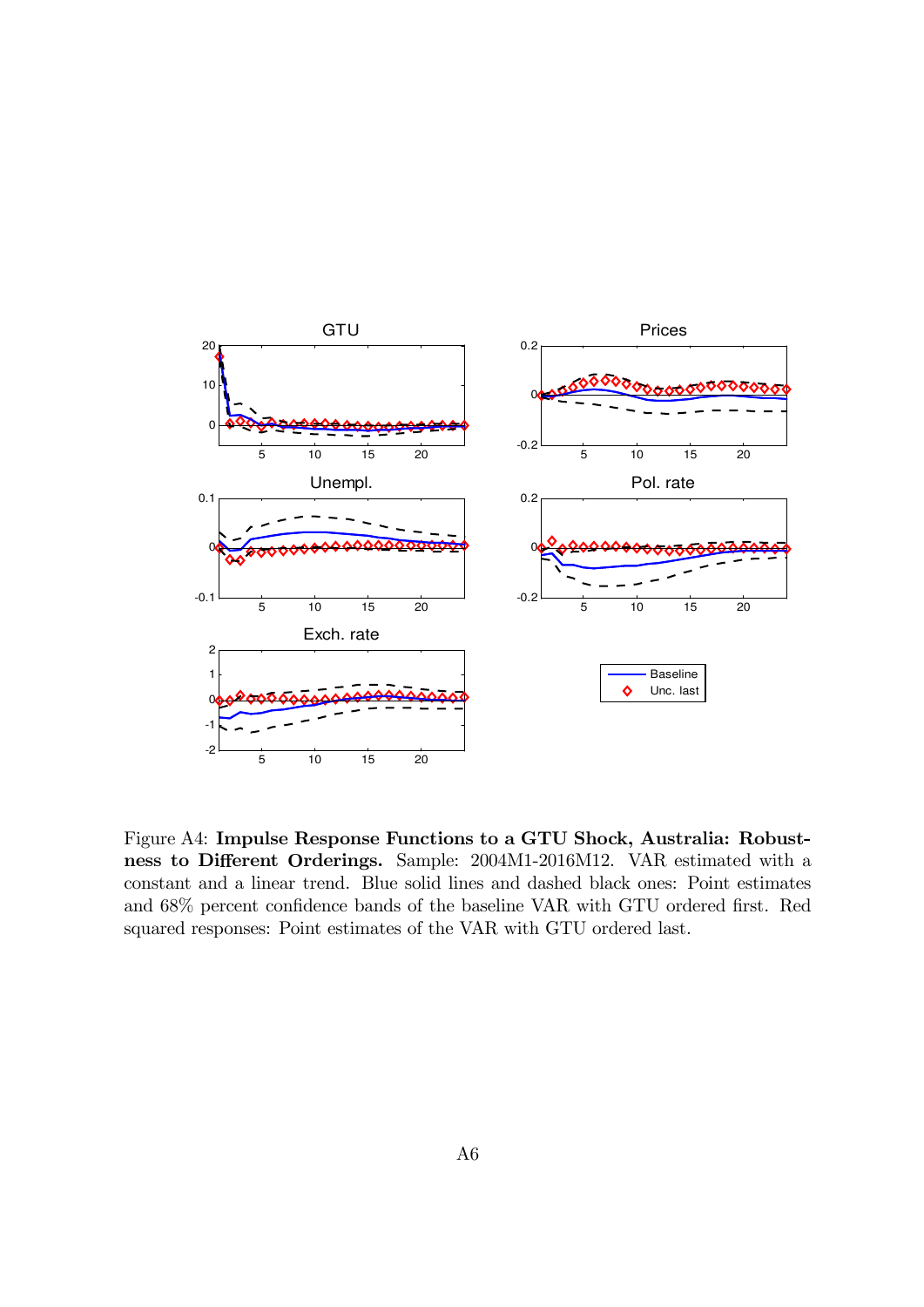

Figure A5: Impulse Response Functions to a GTU Shock, U.S.: Robustness to Global/Chinese Uncertainty. Sample: 2004M1-2016M12. VAR estimated with a constant and a linear trend. Blue solid lines and dashed black ones: Point estimates and  $68\%$  percent confidence bands of the baseline VAR. Red squared and green circled responses: Point estimates of VARs featuring, respectively, the Global Economic Policy Uncertainty measure by Davis (2016) and the Chinese EPU measures constructed by Baker et al. (2016).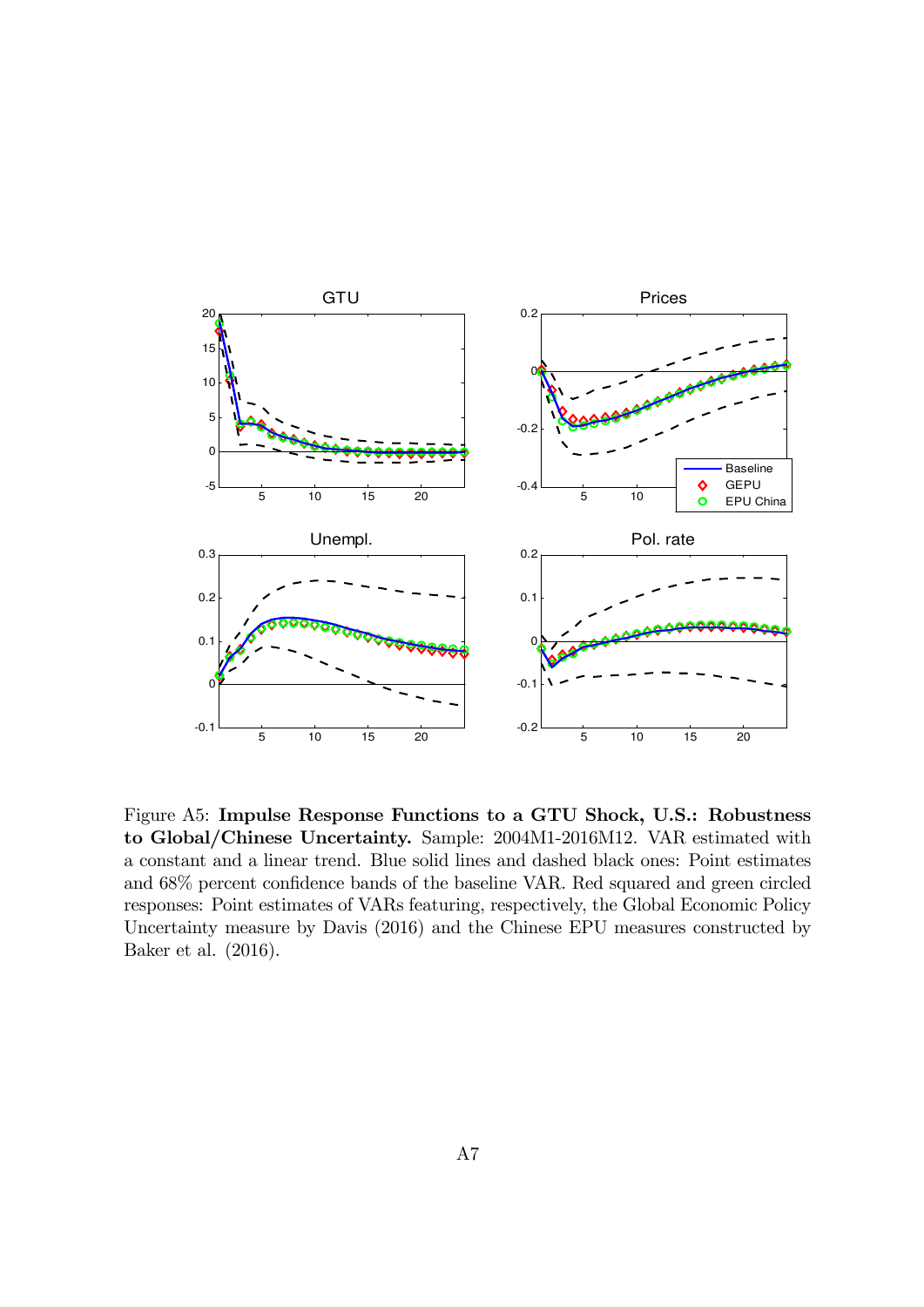

Figure A6: Impulse Response Functions to a GTU Shock, Australia: Robustness to Global/Chinese Uncertainty. Sample: 2004M1-2016M12. VAR estimated with a constant and a linear trend. Blue solid lines and dashed black ones: Point estimates and  $68\%$  percent confidence bands of the baseline VAR. Red squared and green circled responses: Point estimates of VARs featuring, respectively, the Global Economic Policy Uncertainty measure by Davis (2016) and the Chinese EPU measures constructed by Baker et al. (2016).